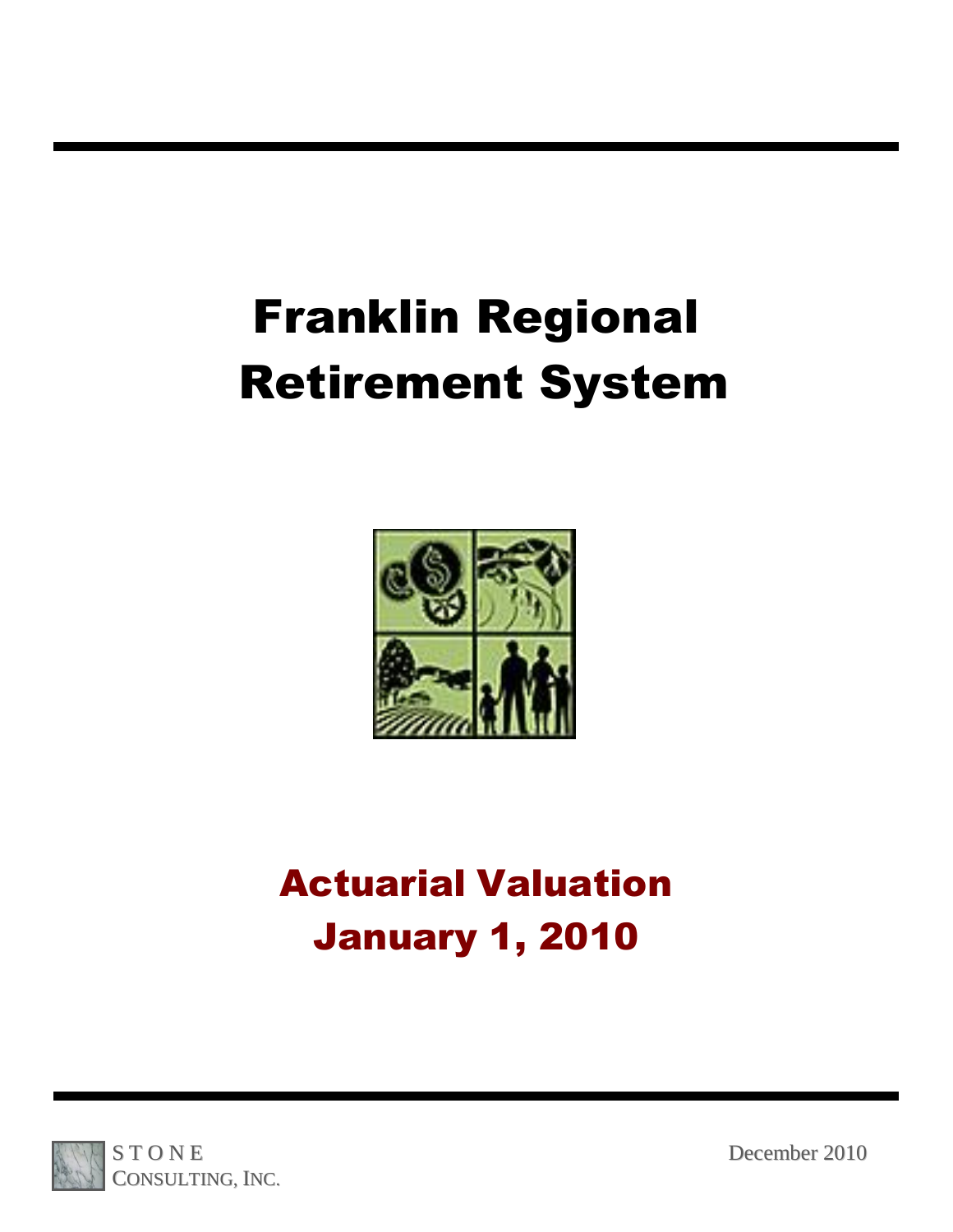

December 9, 2010

Franklin Regional Retirement Board 278 Main Street, Suite 311 Greenfield, MA 01301

Dear Franklin Regional Retirement Board:

Stone Consulting, Inc. has performed a January 1, 2010 actuarial valuation of the Franklin Regional Retirement System. This valuation and report was prepared using generally accepted actuarial principles and practices and meets the parameters set by the Governmental Accounting Standards Board Statement (GASB) No. 25. To the best of our knowledge, this report is complete and accurate, and the assumptions used represent our best estimate of anticipated experience of the system.

As part of performing the valuation, Stone Consulting, Inc. was furnished member data by the Franklin Regional Retirement System's administrative staff. Although examined for general reasonableness, the data was not audited by the actuary. In addition, the administrative staff furnished financial statements that were not audited by the actuary or by the plan's auditors.

The funding objective of the plan is to fully fund the system while attempting to maintain a stable contribution amount for the upcoming fiscal year that is consistent with prior funding schedules or if employer finances allow it, to increase the contribution amount. This funding objective is being met.

We anticipate over time the contribution level to decrease as a percentage of payroll. The contribution rate is determined by adding the normal cost plus an amortization of the unfunded actuarial accrued liability. The normal cost is expected to remain at a level percentage of payroll. The number of years of the amortization and/or the rate of increase of the amortization is adjusted to maintain a stable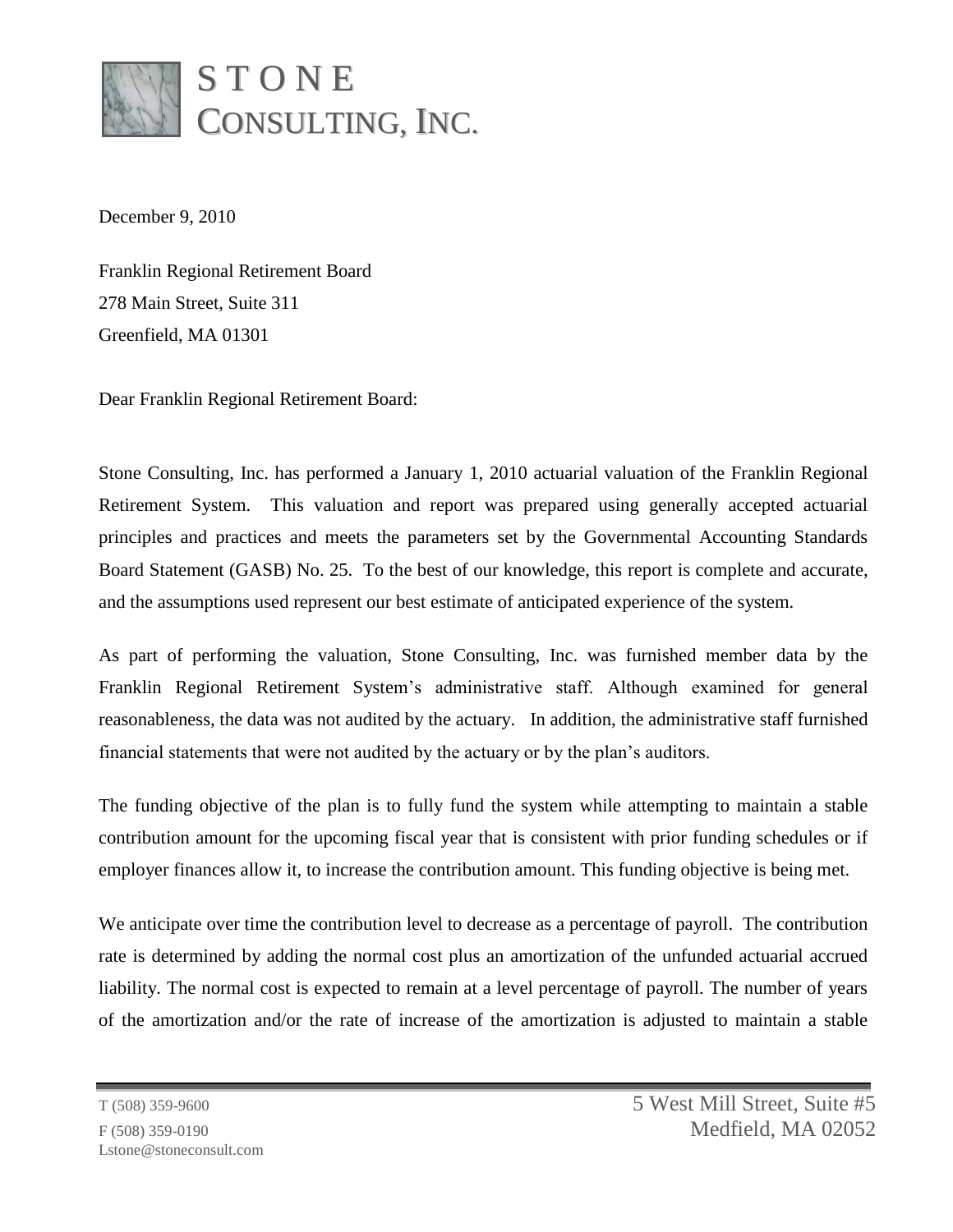contribution level for the upcoming fiscal year. The length of the funding schedule contained in this actuarial valuation report is nineteen years (fully funded by 2030) and the amortization increase is 4.26% amortization. The amortization increase cannot exceed 4.50% annually. The maximum length of the amortization is until Fiscal 2030. These limits are contained in Chapter 32 of the Massachusetts General Laws. Note that Section 22F of Chapter 32 was recently passed by the legislature. This section allows Systems up to Fiscal 2040 to become fully funded, it also restricts the amortization increase to 4% as well as other restrictions. The Franklin Regional Retirement Board has not availed itself of Section 22F as of now.

The contribution amount for Fiscal Year 2012 is \$5,093,076 that is practically the same as the anticipated contribution amount from the prior funding schedule. PERAC and GASB guidelines indicate that actuarial valuations should be conducted at least every other year. The Franklin Regional Retirement Board conducted their previous actuarial valuation effective January 1, 2008. This satisfies these guidelines.

The Franklin Regional Retirement Board has elected to increase the Cost-of-living base from \$12,000 to \$13,000. This is reflected in this valuation. It increased the unfunded actuarial accrued liability by approximately \$740,000.

We are pleased to present the results of this valuation. If the Retirement Board has any questions on the content of this report, we would be glad to respond. Please note that this report is meant to be used in its entirety. Use of excerpts of this report may result in inaccurate or misleading understanding of the results.

> Respectfully submitted, *STONE CONSULTING, INC.* Actuaries for the Plan

Lawrence B. Stone Member, American Academy of Actuaries

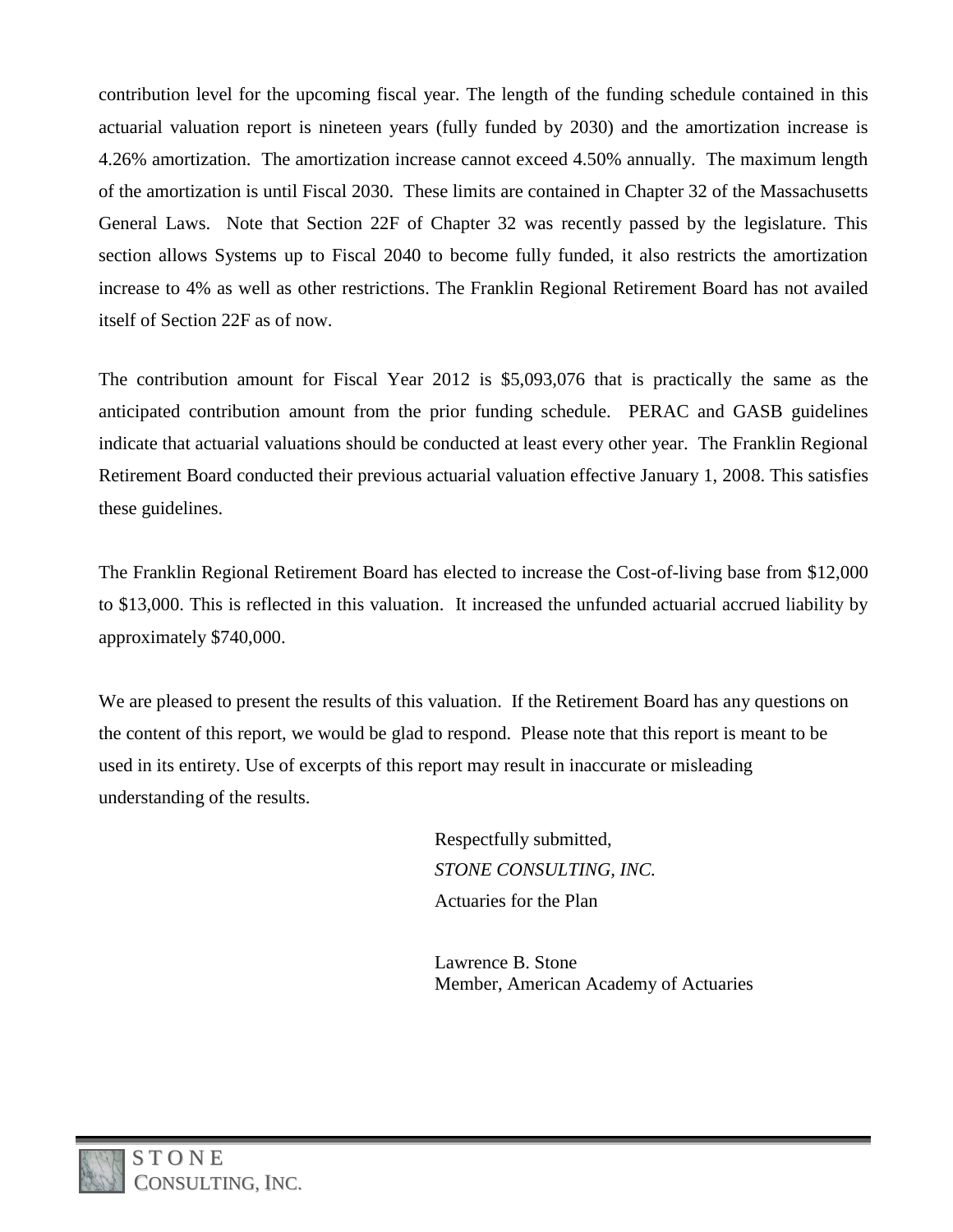

## FRANKLIN REGIONAL RETIREMENT SYSTEM

## **TABLE OF CONTENTS**

| <b>Certification Letter</b> |
|-----------------------------|
|                             |
|                             |
|                             |
|                             |
|                             |
|                             |
|                             |
|                             |
|                             |
|                             |
|                             |
|                             |
|                             |
|                             |
|                             |
|                             |
|                             |
|                             |
|                             |

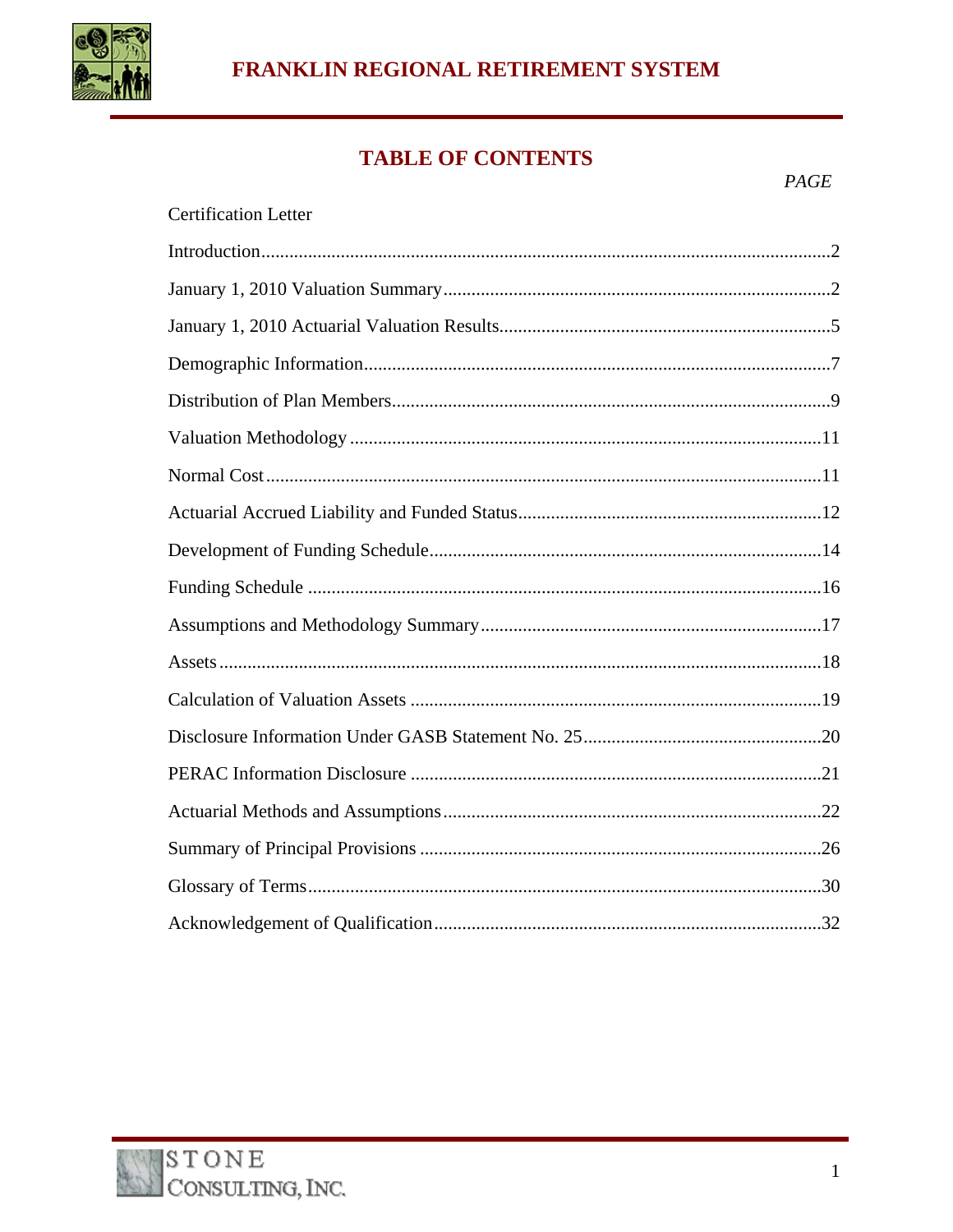

## **INTRODUCTION**

This report presents the results of the actuarial valuation of the Franklin Regional Retirement System. The valuation was performed at the request of the Retirement Board as of January 1, 2010 for the purpose of determining the contribution requirements for Fiscal Year 2012 and beyond. The contribution requirements are based on:

- The financial condition of the system as of December 31, 2009
- The benefit provisions of M.G.L. Chapter 32 and related statutes;
- The demographics of members in the system (i.e., active and inactive participants, retirees and beneficiaries as of January 1, 2010);
- Economic assumptions regarding salary increases and investment earnings; and
- Other actuarial assumptions (i.e., withdrawals, retirement, death, etc.)

|                                        | <b>January 1, 2010</b> | <b>January 1, 2008</b> | <b>Change</b> |
|----------------------------------------|------------------------|------------------------|---------------|
| <b>Contribution Fiscal 2012</b>        | \$5,093,076            | \$5,093,062            | \$14          |
| <b>Funding Schedule Length</b>         | 19 years               | 15 years               | 4 years       |
| <b>Amortization Increase</b>           | 4.26%                  | 2.38%                  | 1.88%         |
| <b>Funding Ratio</b>                   | 67%                    | 73%                    | $-7\%$        |
| <b>Interest Rate Assumption</b>        | 7.875%                 | 8.00%                  | $-0.125%$     |
| <b>Salary Increase Rate Assumption</b> | 4.25%                  | 4.75%                  | $-0.50%$      |

#### **JANUARY 1, 2010 VALUATION SUMMARY**

• The Fiscal Year 2012 contribution is about the same as the planned 2012 contribution. The System experienced a \$22.7 million net investment loss from the expected market value return since January 1, 2008 (the prior valuation date). Stone Consulting, with agreement from the Retirement Board, values assets using an asset smoothing technique. In this approach, asset gains and losses are recognized over a four-year period with a requirement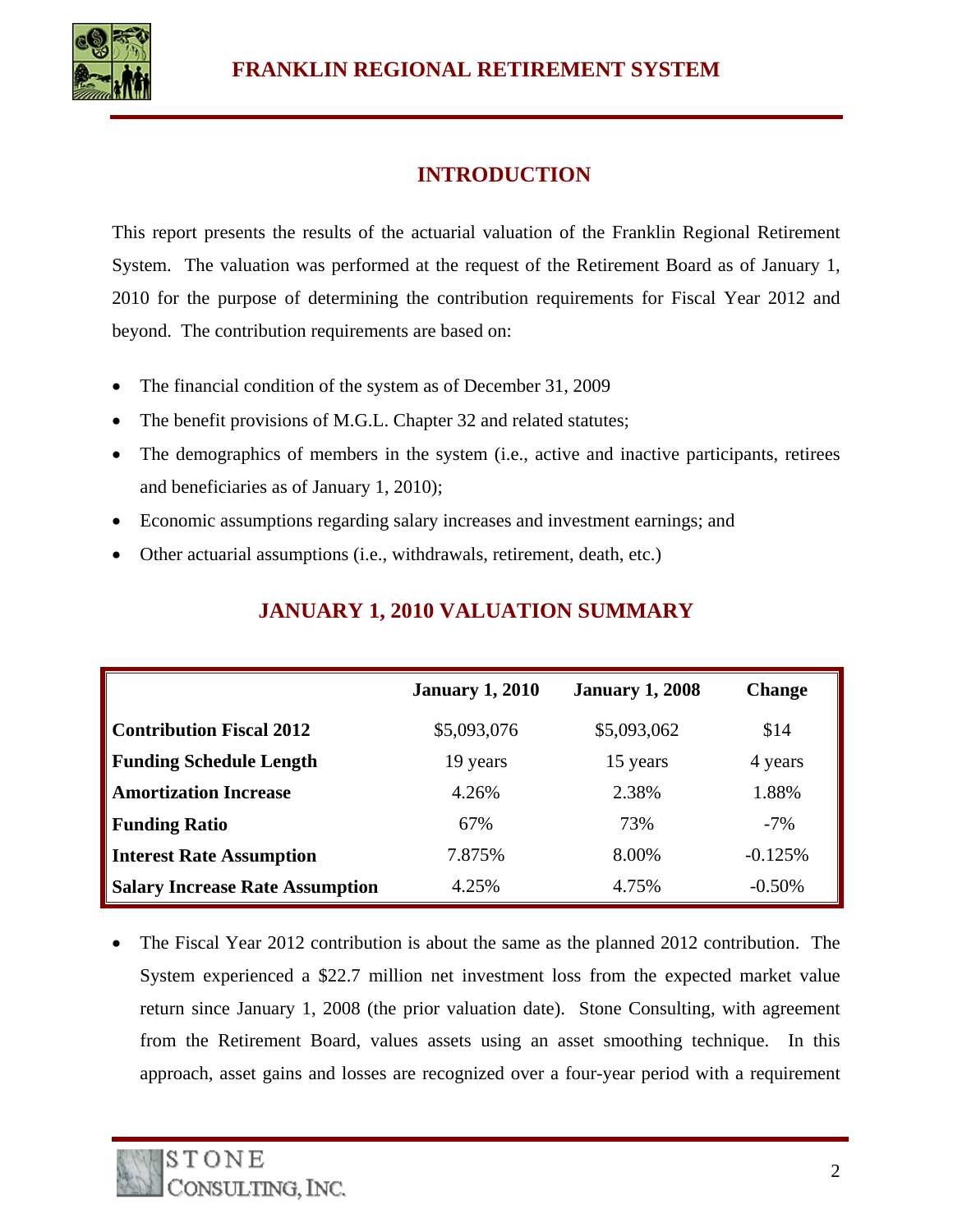

that the actuarial value of assets be within 10% of the market value of assets. The purpose of this approach is to avoid wide swings in asset value from one valuation to the next. This valuation recognizes \$12.7 million of the actuarial asset loss leaving \$10.0 million unrecognized. The unrecognized gain will be reflected in future valuations. There is also a \$429,773 unrecognized gain from the 2007 year which will be fully recognized in future valuations.

The System experienced a -1.0% average return on the actuarial value of assets versus our assumption of an 8.00% return. The market value of assets experienced an average return of -7.59%. The System's asset portfolio, effective December 31, 2009 was approximately 71% equities, alternative investments and real estate and 29% fixed income and short-term investments. The interest rate assumption was changed to 7.875% from 8.00% to reflect anticipated market performance.

- We have changed the salary increase rate to 4.25% from 4.75% used in the 2008 actuarial valuation to reflect anticipated experience. Total compensation changed by -2.8% over the prior valuation (two years), average annual compensation (compensation divided by number of active members) changed by 23.1%, (11.0% per year). The increase in average annual compensation is primarily due to excluding employees earning less than \$5,000. There were 139 employees earning less than \$5,000 who were included in the January 1, 2008 valuation. The number of active members has decreased while the average age and service has increased.
- The funding level of the Franklin Regional Retirement System is 67% (61% using market value of assets), compared to 73% for the January 1, 2008 actuarial valuation. Chapter 68 requires a minimum funding ratio of 65% along with additional criteria in order to avoid being labeled an "under performing system". If you are considered an "under performing system" the system's assets are required to be transferred to PRIT. The funding level is estimated to be in the second quartile of Massachusetts' Contributory Retirement Systems.

The schedule length is nineteen (19) years. The schedule's length is four years more than the remainder of the funding schedule from the prior valuation and represents the maximum

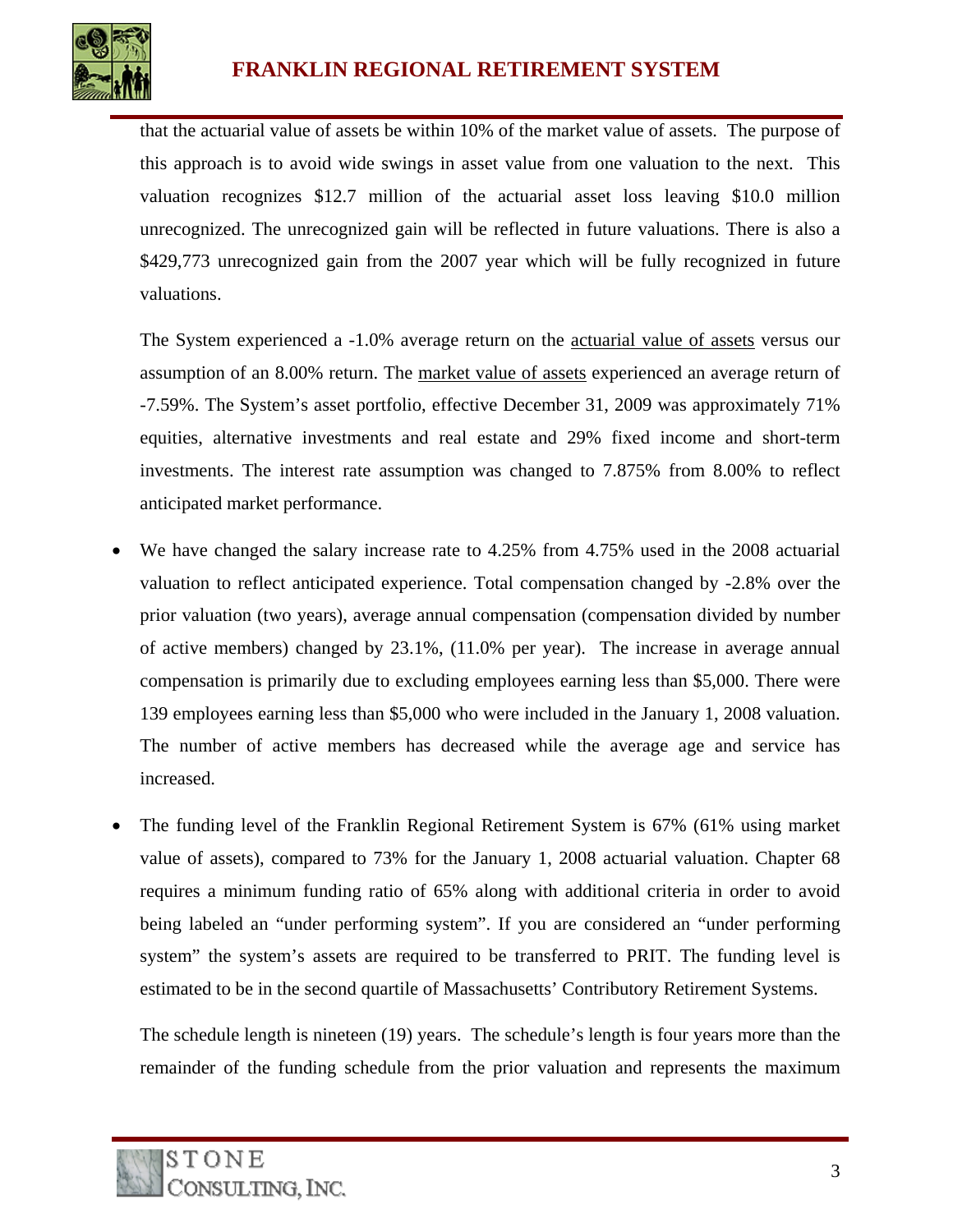

## **FRANKLIN REGIONAL RETIREMENT SYSTEM**

permitted under Chapter 32 of the Massachusetts General Laws without using Section 22F. The amortization percentage was changed from 2.38% to 4.26%, while maintaining a FY2012 contribution level consistent with the prior valuation. The maximum amortization permitted under Chapter 32 is 4.50%, again without regards to Section 22F. There are two small early retirement incentive bases that are being amortized over ten (8) and (9) remaining years with a level amortization payment.

- Non-economic assumptions have been changed since the 2008 valuation. The mortality assumption was changed to the RP2000 mortality table projected 10 years with Scale AA, (previously no projection was used) and the retirement age was extended to 70 for Groups 1 and 2. These changes decreased the accrued liability by over \$560,000.
- Economic assumptions have been changed also. The interest rate was changed to 7.875% from 8.00% and the salary scale assumption was changed to 4.25% from 4.75%. This increased the accrued liability by approximately \$180,000.
- The Cola base was increased from \$12,000 to \$13,000. This increased the accrued liability by about \$739,000.

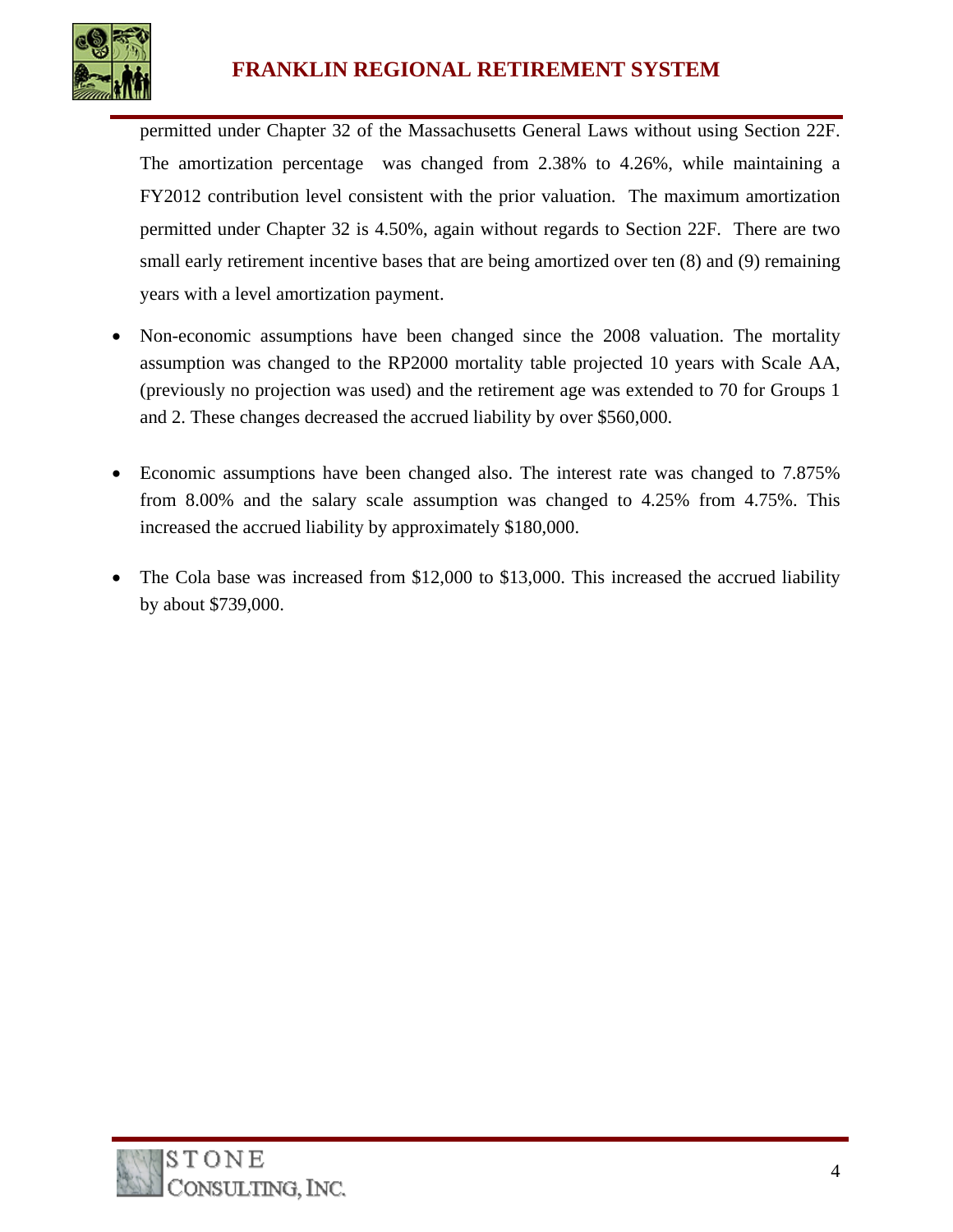

## **JANUARY 1, 2010 ACTUARIAL VALUATION RESULTS**

|                                                            | January 1,<br>2010 | January 1,<br>2008 | <b>Percentage</b><br><b>Change</b> |
|------------------------------------------------------------|--------------------|--------------------|------------------------------------|
| <b>Funding</b>                                             |                    |                    |                                    |
| <b>Contribution for Fiscal 2012</b>                        | \$5,093,076        |                    |                                    |
| Contribution for Fiscal 2012 based on current<br>$\bullet$ |                    |                    |                                    |
| schedule                                                   |                    | \$5,093,062        | 0.0%                               |
| <b>Members</b> *                                           |                    |                    |                                    |
| <b>Actives</b>                                             |                    |                    |                                    |
| a. Number                                                  | 969                | 1,227              | $-21.0%$                           |
| b. Annual Compensation                                     | \$29,457,390       | \$30,302,151       | $-2.8%$                            |
| c. Average Annual Compensation                             | \$30,400           | \$24,696           | 23.1%                              |
| d. Average Attained Age                                    | 48.1               | 47.7               | 0.8%                               |
| e. Average Past Service                                    | 10.1               | 9.3                | 8.6%                               |
| <b>Retired, Disabled and Beneficiaries</b>                 |                    |                    |                                    |
| a. Number                                                  | 442                | 404                | 9.4%                               |
| b. Total Benefits*                                         | \$5,352,265        | \$4,368,496        | 22.5%                              |
| c. Average Benefits*                                       | \$12,109           | \$10,813           | 22.5%                              |
| d. Average Age                                             | 71.9               | 71.8               | 0.1%                               |
| <b>Inactives</b>                                           |                    |                    |                                    |
| a. Number                                                  | 637                | 631                | 1.0%                               |
| <b>Normal Cost</b>                                         |                    |                    |                                    |
| Total Normal Cost as of January 1, 2010<br>a.              | \$3,701,044        | \$3,896,597        | $-5.0\%$                           |
| Less Expected Members' Contributions<br>$\mathbf{b}$ .     | 2,531,686          | 2,565,686          | $-1.3%$                            |
| Normal Cost to be funded by the Units<br>c.                | \$1,169,358        | \$1,330,911        | $-12.1%$                           |
| Adjustment to July 1, 2011<br>d.                           | 75,333             | 95,945             | $-21.5%$                           |
| <b>Administrative Expense Assumption</b><br>e.             | 433,736            | 439,764            | $-1.4%$                            |
| f. Normal Cost Adjusted to July 1, 2011                    | \$1,678,427        | \$1,866,620        | $-10.1%$                           |

\*Excluding State reimbursed COLA

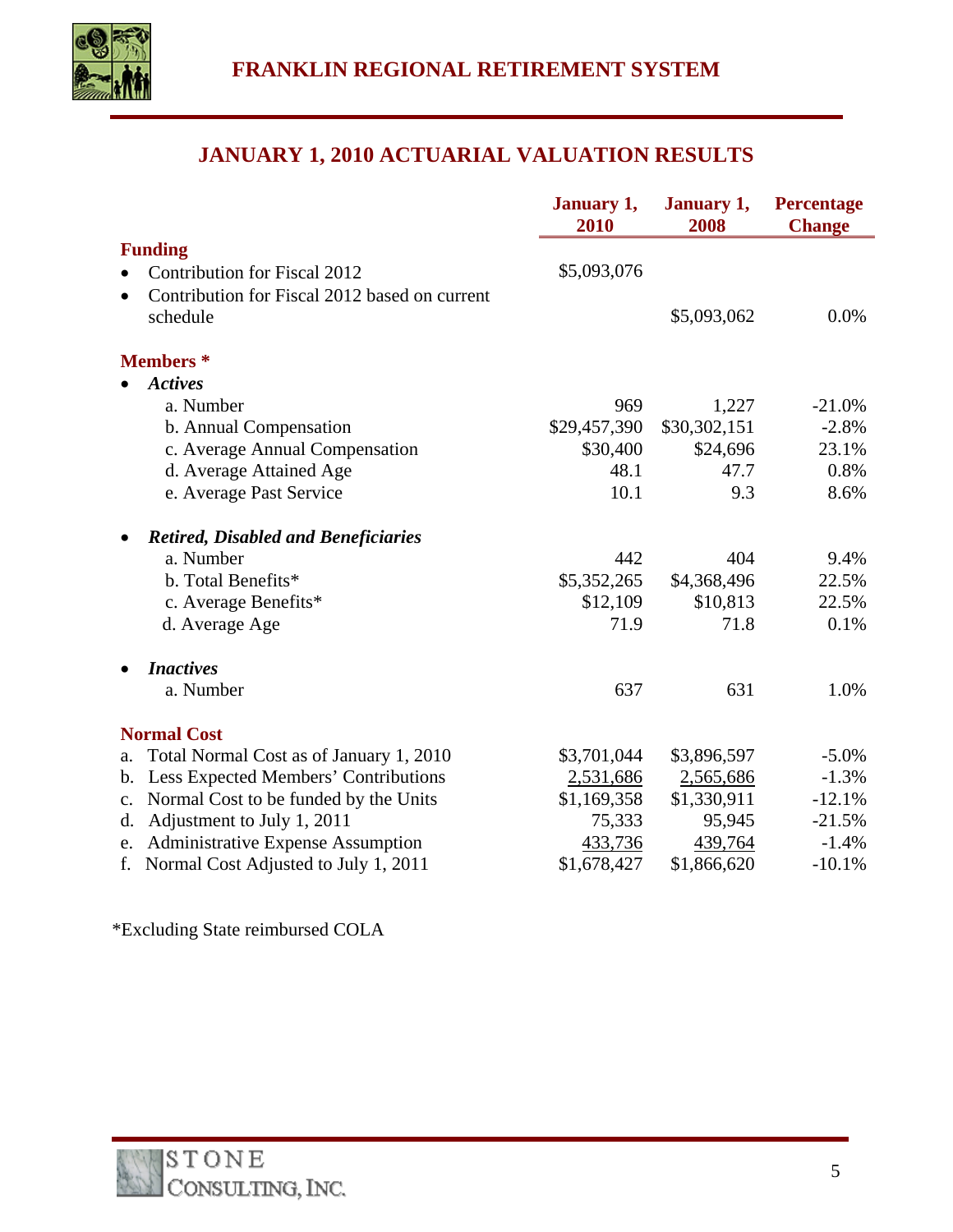

## **SUMMARY OF JANUARY 1, 2010 VALUATION (Continued)**

|                |                                                                  | <b>January 1,</b><br><b>2010</b> | <b>January 1,</b><br>2008 | <b>Percentage</b><br><b>Change</b> |
|----------------|------------------------------------------------------------------|----------------------------------|---------------------------|------------------------------------|
|                | <b>Actuarial Accrued Liability as of January 1, 2010</b>         |                                  |                           |                                    |
| $a_{-}$        | <b>Active Members</b>                                            | \$62,901,777                     | \$62,190,942              | 1.1%                               |
| $\mathbf{b}$ . | <b>Inactive Members</b>                                          | 4,033,816                        | 2,278,893                 | 77.0%                              |
|                | c. Retired Members and Beneficiaries                             | 52,413,657                       | 41,502,482                | 26.3%                              |
|                | d. Total                                                         | \$119,349,250                    | \$105,972,317             | 12.6%                              |
|                | <b>Unfunded Actuarial Accrued Liability</b>                      |                                  |                           |                                    |
| a.             | Actuarial Accrued Liability as of January 1, 2010                | \$119,349,250                    | \$105,972,317             | 12.6%                              |
|                | b. Less Actuarial Value of Assets as of<br>January 1, 2010       | 79,458,638                       | 77,859,319                | 2.1%                               |
|                | c. Unfunded Actuarial Accrued Liability as of<br>January 1, 2010 | \$39,890,612                     | \$28,112,998              | 41.9%                              |
| d.             | Adjustment to July 1, 2011                                       | \$2,006,396                      | \$1,039,416               |                                    |
|                | e. Unfunded Actuarial Accrued Liability as of<br>July 1, 2011    | \$41,897,008                     | \$29,152,414              |                                    |

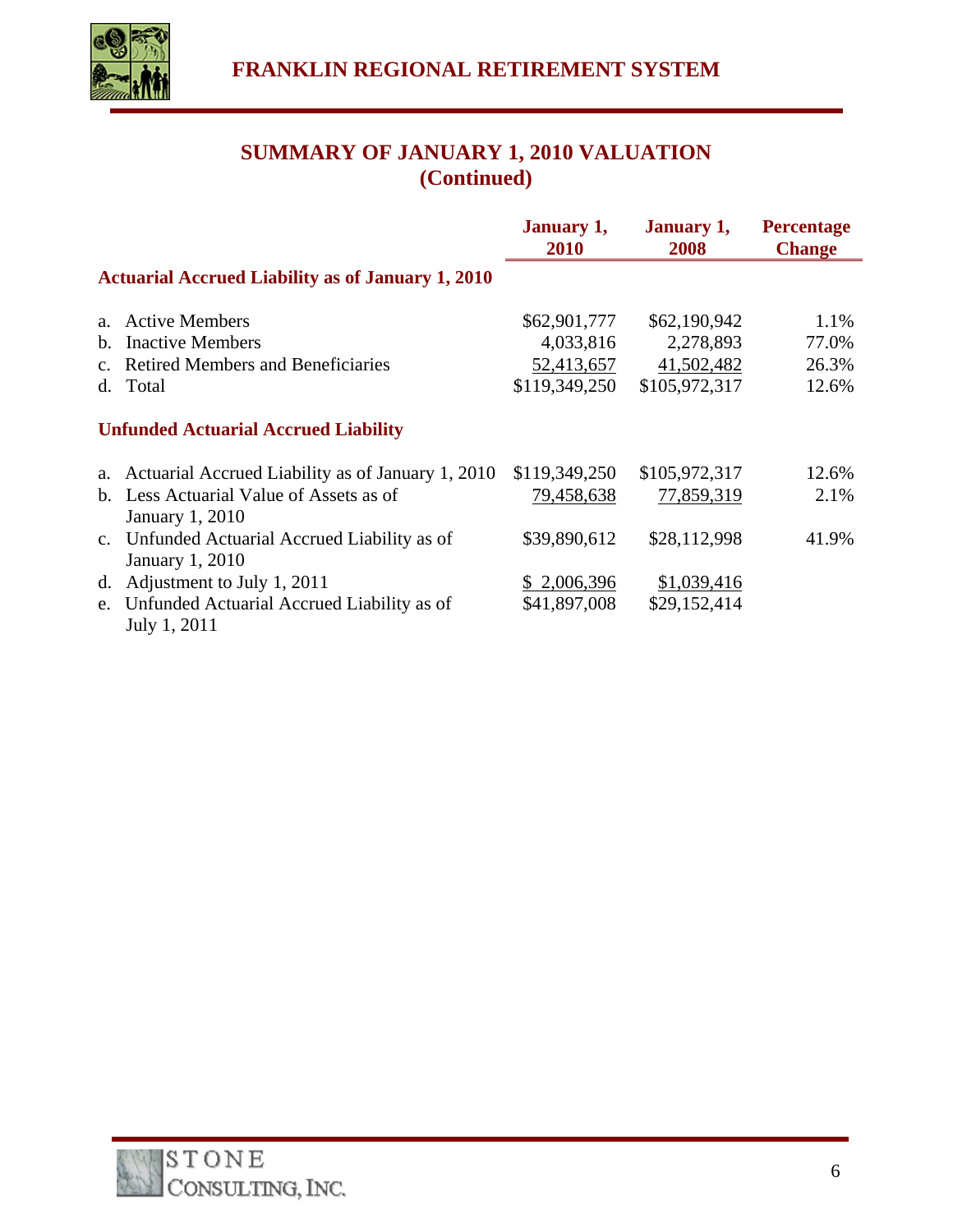

## **DEMOGRAPHIC INFORMATION**

|                                            | <b>January 1,</b> | <b>Percentage</b> |
|--------------------------------------------|-------------------|-------------------|
| <b>Members</b>                             | 2010              | <b>Change</b>     |
| Actives                                    |                   |                   |
| a. Number                                  | 969               | $-21.0\%$         |
| b. Annual Compensation                     | \$29,457,390      | $-2.8%$           |
| c. Average Annual Compensation             | \$30,400          | 23.1%             |
| d. Average Attained Age                    | 48.1              | 0.8%              |
| e. Average Past Service                    | 10.1              | 8.6%              |
| <b>Retired, Disabled and Beneficiaries</b> |                   |                   |
| a. Number                                  | 442               | 9.4%              |
| b. Total Annual Retirement                 | \$5,352,265       | 22.5%             |
| Allowance excluding State-reimbursed       |                   |                   |
| <b>COLA</b>                                |                   |                   |
| <i>Inactives</i>                           |                   |                   |
| a. Number                                  | 637               | 1.0%              |

- The data was supplied by the Franklin Regional Retirement Board. The data was checked under broad parameters of reasonableness. With the assistance of the staff of the Franklin Regional Retirement Board, we were able to develop a database sufficient for valuation purposes.
- Payroll changed by -2.8% over the course of the past two years. Average annual compensation changed by 23.1% over the same time period. This was mainly due to the exclusion of previous members who earned under \$5,000 per year.
- The salary increase assumption includes general wage adjustments, step increases, and promotional increases.

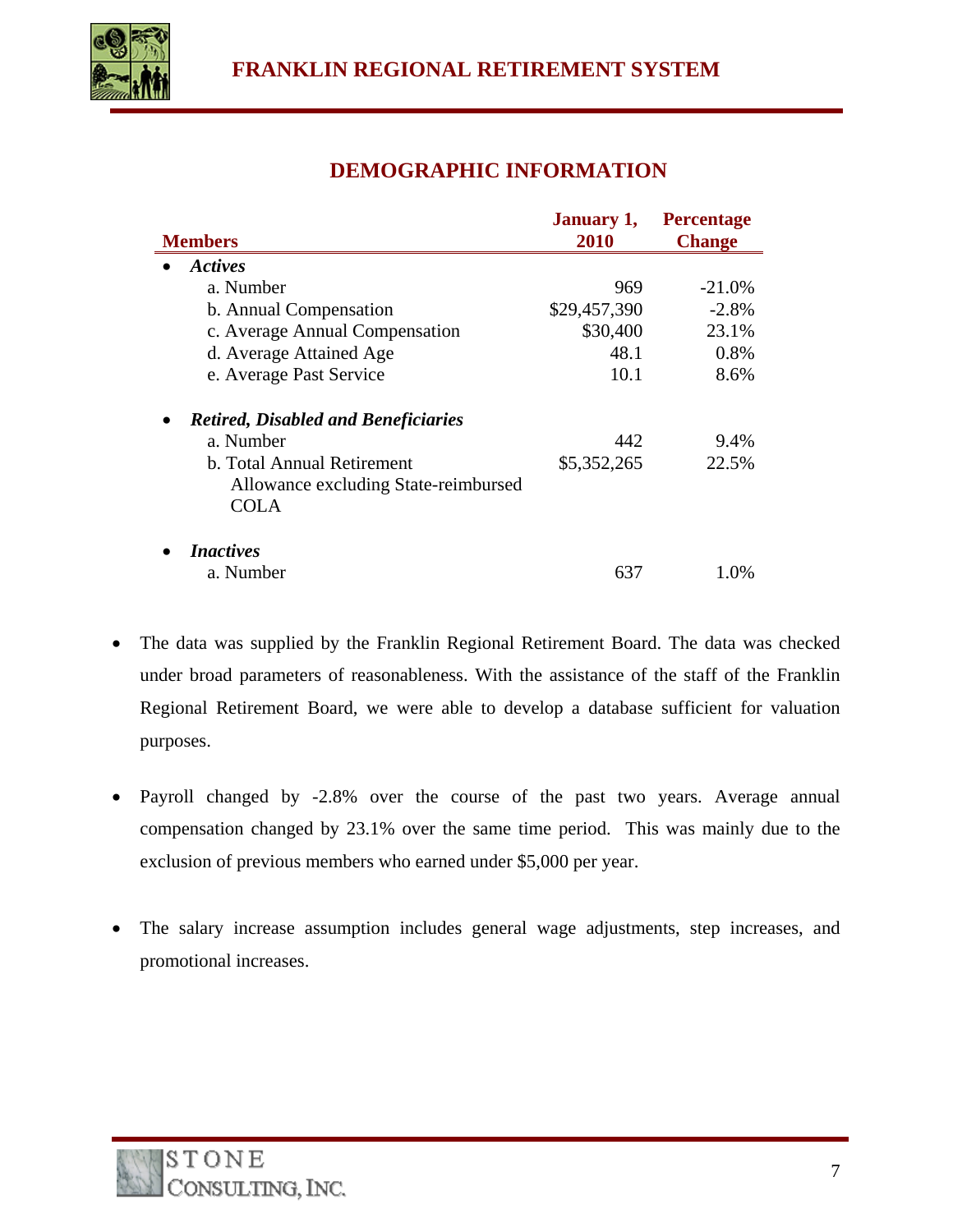

| <b>Valuation Year</b> | <b>Number</b> | <b>Average Age</b> | <b>Average Past</b><br><b>Service</b> | <b>Average Ann'l</b><br><b>Compensation</b> |
|-----------------------|---------------|--------------------|---------------------------------------|---------------------------------------------|
| 2010                  | 969           | 48.1               | 10.1                                  | \$30,400                                    |
| 2008                  | 1,227         | 47.7               | 9.3                                   | \$24,696                                    |
| 2006                  | 1,131         | 47.5               | 9.1                                   | \$23,191                                    |
| 2003                  | 1,155         | 46.1               | 7.4                                   | \$17,923                                    |
| 2001                  | 1,222         | 45.7               | 10.8                                  | \$36,945                                    |
| 1999                  | 1,163         | 45.5               | 7.2                                   | \$15,806                                    |

• Employee age has increased by 2.6 years and service has increased by 2.9 years over the course of the past eleven years. Average annual compensation has grown by 92.3% over the same time period (6.1% per year). Part of this is due to the exclusion of employees earning less than \$5,000 annually whereas they were included in prior valuations. Excluding these employees increased the average pay by 23% from 2008 to 2010. The average pay for employees earning more than \$5,000 in the 2008 valuation was \$27,620. This would have resulted in an increase of 10% or 4.9% per year since 2008.

The charts on the following pages summarize demographic information regarding active and retiree members.

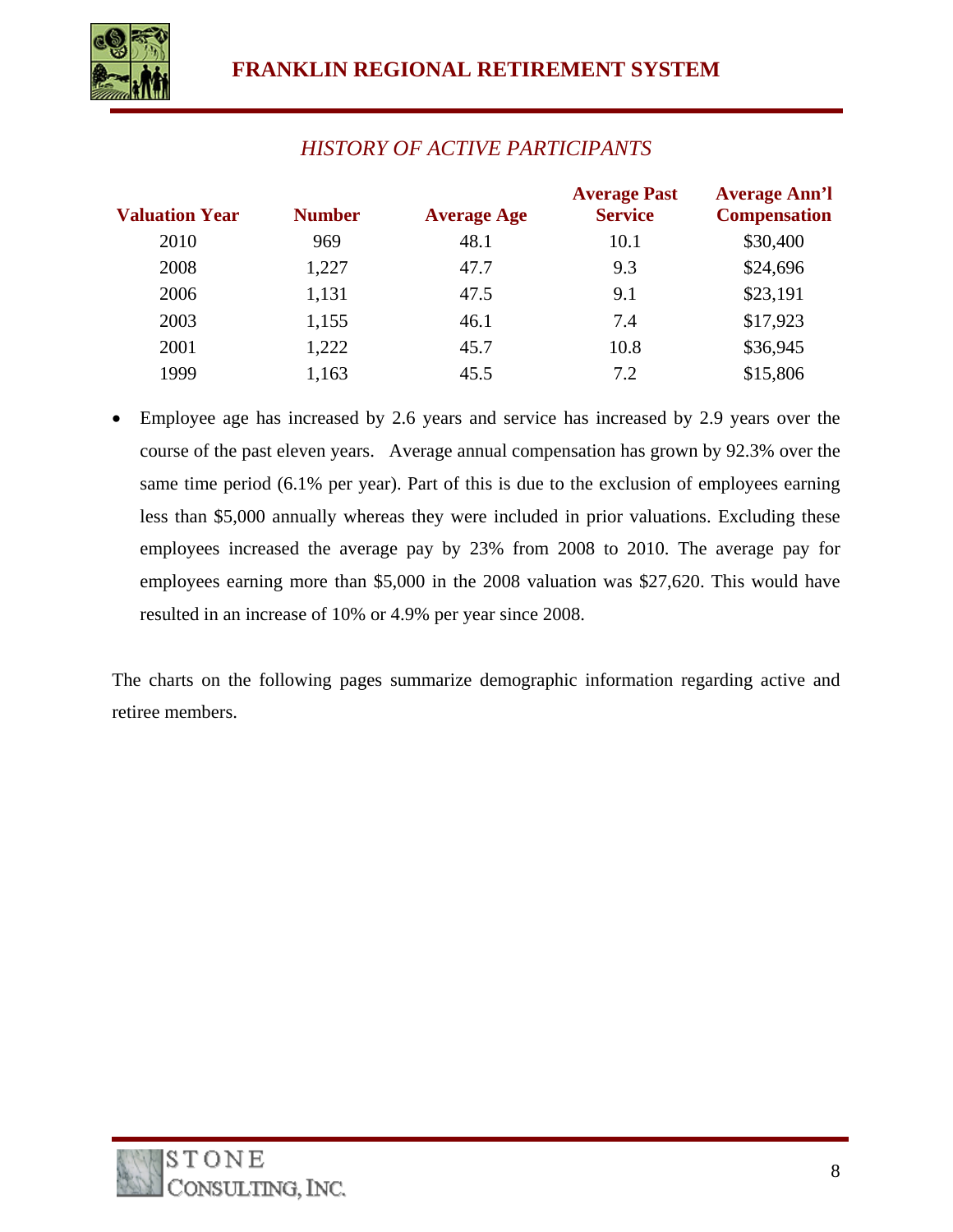

## **FRANKLIN REGIONAL RETIREMENT SYSTEM Distribution of Plan Members as of January 1, 2010 Active Members**

|              |                |                |                                                                                                        |     |                          |                          |                          |                          |                          |                | <b>Total</b>             | <b>Average</b>      |
|--------------|----------------|----------------|--------------------------------------------------------------------------------------------------------|-----|--------------------------|--------------------------|--------------------------|--------------------------|--------------------------|----------------|--------------------------|---------------------|
| <b>AGE</b>   |                |                | 0-4 Years 5-9 Years 10-14 Years 15-19 Years 20-24 Years 25-29 Years 30-34 Years 35-39 Years 40 + Years |     |                          |                          |                          |                          |                          | <b>Total</b>   | Compensation             | <b>Compensation</b> |
| $0-19$       |                |                |                                                                                                        |     |                          |                          |                          |                          |                          |                | $\overline{\phantom{a}}$ | \$                  |
| $20 - 24$    | 21             |                |                                                                                                        |     | $\overline{\phantom{0}}$ | $\qquad \qquad -$        |                          | $\overline{\phantom{a}}$ | $\overline{\phantom{a}}$ | 21             | 484,536                  | 23,073              |
| $25-29$      | 44             | 8              |                                                                                                        |     |                          | $\overline{\phantom{0}}$ |                          | $\overline{\phantom{0}}$ | $\overline{\phantom{a}}$ | 52             | 1,487,699                | 28,610              |
| 30-34        | 37             | 23             |                                                                                                        |     |                          | $\overline{\phantom{0}}$ |                          | $\overline{\phantom{0}}$ | $\overline{\phantom{a}}$ | 61             | 1,748,232                | 28,660              |
| 35-39        | 43             | 18             | 15                                                                                                     |     |                          | $\overline{\phantom{0}}$ | $\overline{\phantom{0}}$ | $\overline{\phantom{a}}$ | $\overline{\phantom{a}}$ | 77             | 2,437,965                | 31,662              |
| 40-44        | 44             | 31             | 19                                                                                                     | 8   | 3                        |                          |                          |                          | $\overline{\phantom{a}}$ | 105            | 3,099,549                | 29,520              |
| 45-49        | 60             | 45             | 36                                                                                                     | 14  | 13                       | 6                        |                          |                          | $\overline{\phantom{a}}$ | 174            | 5,062,710                | 29,096              |
| 50-54        | 40             | 50             | 31                                                                                                     | 32  | 14                       |                          | 4                        |                          | $\overline{\phantom{a}}$ | 178            | 5,728,999                | 32,185              |
| 55-59        | 29             | 38             | 27                                                                                                     | 35  | 26                       | 16                       | 6                        | 2                        | $\sim$                   | 179            | 5,643,617                | 31,529              |
| 60-64        | 9              | 16             | 16                                                                                                     | 20  | 11                       | 6                        |                          |                          | $\overline{\phantom{a}}$ | 81             | 2,446,481                | 30,203              |
| 65-69        | $\overline{4}$ | $\overline{2}$ | 10                                                                                                     |     | 4                        |                          |                          |                          | $\overline{\phantom{a}}$ | 32             | 993,321                  | 31,041              |
| 70-74        |                |                | $\overline{2}$                                                                                         |     |                          |                          |                          |                          | $\qquad \qquad$          |                | 275,393                  | 39,342              |
| 75-79        |                |                |                                                                                                        |     |                          |                          |                          |                          | $\overline{\phantom{a}}$ | $\overline{2}$ | 48,887                   | 24,444              |
| 80-84        |                |                |                                                                                                        |     |                          |                          |                          |                          | $\overline{\phantom{0}}$ |                |                          |                     |
| $85+$        |                |                |                                                                                                        |     |                          |                          |                          |                          |                          |                |                          |                     |
| <b>TOTAL</b> | 331            | 232            | 157                                                                                                    | 114 | 74                       | 41                       | 17                       | $\mathbf{3}$             | $\blacksquare$           | 969            | 29,457,390 \$<br>- \$    | 30,400              |

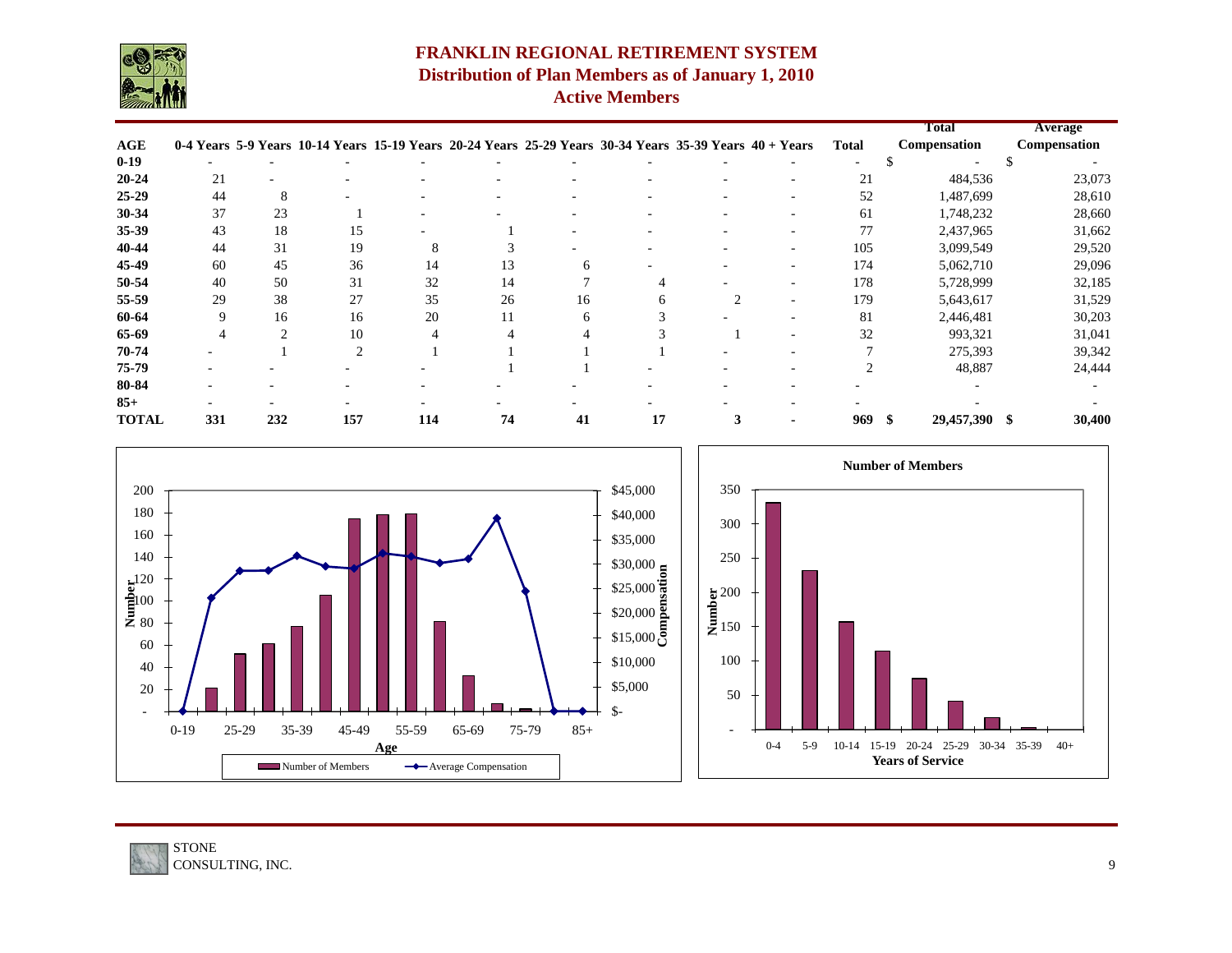

## **FRANKLIN REGIONAL RETIREMENT SYSTEM Distribution of Plan Members as of January 1, 2010 Retired Members**

| <b>Disabled Member</b> |                               |                          |                          | <b>Retired Members and Beneficiaries</b> |                          |                               |                                |  |  |
|------------------------|-------------------------------|--------------------------|--------------------------|------------------------------------------|--------------------------|-------------------------------|--------------------------------|--|--|
| Age                    | <b>Number Average Benefit</b> |                          | <b>Total Benefit</b>     | Age                                      |                          | <b>Number</b> Average Benefit | <b>Total Benefit</b>           |  |  |
| $20 - 24$              | $\overline{\phantom{a}}$      | $\overline{\phantom{a}}$ | $\overline{\phantom{a}}$ | $20 - 24$                                | $\overline{\phantom{a}}$ |                               |                                |  |  |
| 25-29                  | $\overline{\phantom{a}}$      | $\overline{\phantom{0}}$ |                          | $25-29$                                  | $\overline{\phantom{a}}$ |                               |                                |  |  |
| 30-34                  | $\overline{a}$                | $\overline{\phantom{a}}$ | $\overline{\phantom{a}}$ | $30 - 34$                                | $\overline{\phantom{a}}$ | $\overline{\phantom{0}}$      |                                |  |  |
| 35-39                  |                               | 35,239                   | 35,239                   | $35 - 39$                                |                          | 4,701                         | 4,701                          |  |  |
| 40-44                  |                               | 23,261                   | 23,261                   | 40-44                                    | $\overline{\phantom{a}}$ |                               |                                |  |  |
| 45-49                  | 3                             | 23,788                   | 71,365                   | 45-49                                    |                          | 9,339                         | 9,339                          |  |  |
| 50-54                  |                               | 39,690                   | 39,690                   | 50-54                                    | $\overline{2}$           | 3,327                         | 6,655                          |  |  |
| 55-59                  | 3                             | 9,981                    | 29,944                   | 55-59                                    | 32                       | 14,476                        | 463,220                        |  |  |
| 60-64                  |                               | 27,431                   | 27,431                   | 60-64                                    | 62                       | 13,334                        | 826,689                        |  |  |
| 65-69                  | $\overline{2}$                | 19,020                   | 38,040                   | 65-69                                    | 82                       | 14,734                        | 1,208,206                      |  |  |
| 70-74                  | $\overline{2}$                | 18,186                   | 36,372                   | 70-74                                    | 68                       | 13,281                        | 903,105                        |  |  |
| 75-79                  |                               | 18,927                   | 18,927                   | 75-79                                    | 66                       | 9,981                         | 658,719                        |  |  |
| $80 +$                 |                               | 31,701                   | 31,701                   | $80 +$                                   | 112                      | 8,211                         | 919,661                        |  |  |
| <b>TOTAL</b>           | \$<br>16                      | 21,998                   | \$<br>351,970            | <b>TOTAL</b>                             | 426                      | \$<br>11,738                  | $\boldsymbol{\$}$<br>5,000,295 |  |  |

|              |                | <b>Total</b>                  |                      |  |
|--------------|----------------|-------------------------------|----------------------|--|
| Age          |                | <b>Number Average Benefit</b> | <b>Total Benefit</b> |  |
| $20 - 24$    |                |                               |                      |  |
| $25 - 29$    |                |                               |                      |  |
| 30-34        |                |                               |                      |  |
| 35-39        | $\overline{2}$ | 19,970                        | 39,940               |  |
| 40-44        | $\mathbf{1}$   | 23,261                        | 23,261               |  |
| 45-49        | $\overline{4}$ | 20,176                        | 80,704               |  |
| 50-54        | 3              | 15,448                        | 46,345               |  |
| 55-59        | 35             | 14,090                        | 493,164              |  |
| 60-64        | 63             | 13,557                        | 854,120              |  |
| 65-69        | 84             | 14,836                        | 1,246,246            |  |
| 70-74        | 70             | 13,421                        | 939,477              |  |
| 75-79        | 67             | 10,114                        | 677,646              |  |
| $80 +$       | 113            | 8,419                         | 951,362              |  |
| <b>TOTAL</b> | 442            | \$<br>12,109                  | \$<br>5,352,265      |  |



**Benefits shown are net of State reimbursed COLA.**

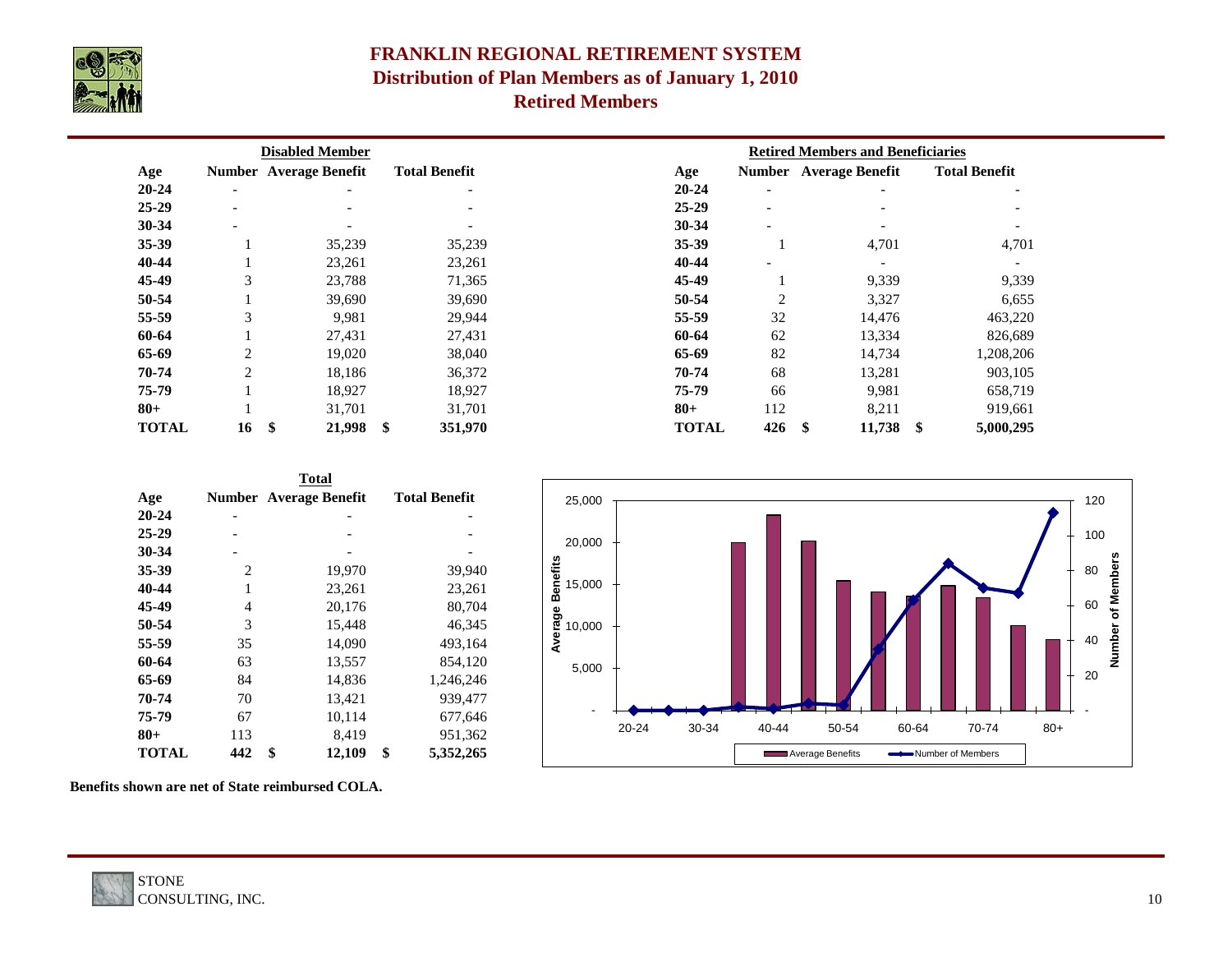

## **VALUATION METHODOLOGY**

Stone Consulting, Inc. used the Entry Age Normal actuarial funding method in this actuarial valuation. The use of the Entry Age Normal actuarial funding method is consistent with the requirements of Chapter 32 of the Massachusetts General Laws.

## **NORMAL COST**

|                                              | January 1,<br>2010 | $%$ of<br>Payroll* |
|----------------------------------------------|--------------------|--------------------|
| Gross Normal Cost (GNC)                      | \$<br>3,701,044    | 12.6%              |
| <b>Employees Contribution</b>                | 2,531,686          | 8.6%               |
| Net Normal Cost (NNC)                        | \$<br>1,169,358    | 4.0%               |
| Adjusted to Beginning of Fiscal Year 2012    | \$<br>75,333       |                    |
| <b>Administrative Expense</b>                | \$<br>433,736      | 1.5%               |
| Adjusted Net Normal Cost With Admin. Expense | \$<br>1,678,427    |                    |

\*Payroll paid in 2009 for employees as of January 1, 2010 is \$29,457,390. Payroll for new hires in 2009 was annualized.

- The gross normal cost (GNC) is the "price" of benefits accruing in the current year if the assumptions underlying the normal cost were realized.
- An individual normal cost represents that part of the cost of a member's future benefits that are assigned to the current year as if the costs are to remain level as a percentage of the member's pay. Benefits payable under all circumstances (i.e., retirement, death, disability, and terminations) are included in this calculation.
- Anticipated employee contributions to be made during the year are subtracted from the GNC to determine employer normal cost, or net normal cost (NNC).
- Administrative expenses are added to the NNC. The administrative expense does not include investment manager and custodial fees. These fees are considered part of the interest rate assumption that is net of fees.

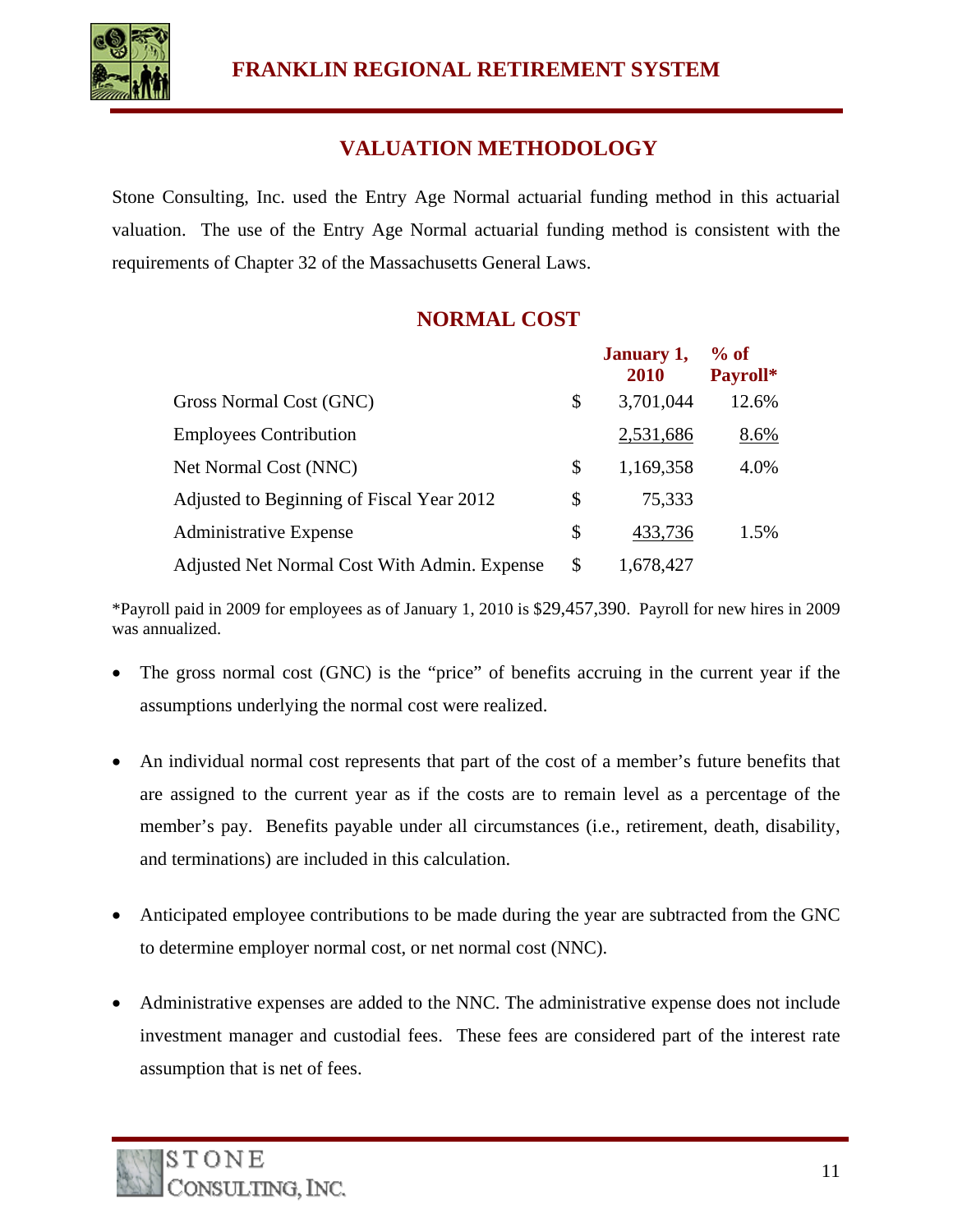

## **ACTUARIAL ACCRUED LIABILITY AND FUNDED STATUS**

|                                             |                  | January 1,        | <b>Percentage</b> |
|---------------------------------------------|------------------|-------------------|-------------------|
|                                             |                  | 2010              | <b>Change</b>     |
| <b>Active Actuarial Accrued Liability</b>   |                  | \$<br>62,901,777  | 1.1%              |
| Superannuation                              | \$<br>54,260,455 |                   |                   |
| Death                                       | \$<br>1,687,655  |                   |                   |
| Disability                                  | \$<br>4,385,226  |                   |                   |
| Termination                                 | \$<br>2,568,441  |                   |                   |
| <b>Retiree, Inactive, Survivor and</b>      |                  | <u>56,447,473</u> | 28.9%             |
| <b>Beneficiary Actuarial Accrued</b>        |                  |                   |                   |
| <b>Liability</b>                            |                  |                   |                   |
| <b>Retirees and Beneficiaries</b>           | \$<br>48,189,345 |                   |                   |
| Disabled                                    | \$<br>4,224,312  |                   |                   |
| Inactive                                    | \$<br>4,033,816  |                   |                   |
| <b>Total Actuarial Accrued Liability</b>    |                  | \$<br>119,349,250 | 12.6%             |
| (AAL)                                       |                  |                   |                   |
| <b>Actuarial Value of Assets (AVA)</b>      |                  | \$<br>79,458,638  | 2.1%              |
| <b>Unfunded Actuarial Accrued Liability</b> |                  | \$<br>39,890,612  | 41.9%             |
| <b>Funded Ratio (AVA / AAL)</b>             |                  |                   |                   |
| 2010 (7.875% interest rate):                | 67%              |                   |                   |
| 2008 (8.00% interest rate):                 | 73%              |                   |                   |
|                                             |                  |                   |                   |

- Actuarial Accrued Liability (AAL) is the "price" of benefits attributable to benefits earned in past years, or in other words, represents today's value of all benefits earned by active and inactive members.
- The total AAL is \$119,349,250. This along with an actuarial value of assets of \$79,458,638 produces a funded status of 67% (61% on market value). This compares to a funded status of 73% for the 2008 valuation.

The chart on the following page is a history of the unfunded actuarial accrued liability (UAL) and the valuation assets (AVA) over the course of the past eight actuarial valuations.

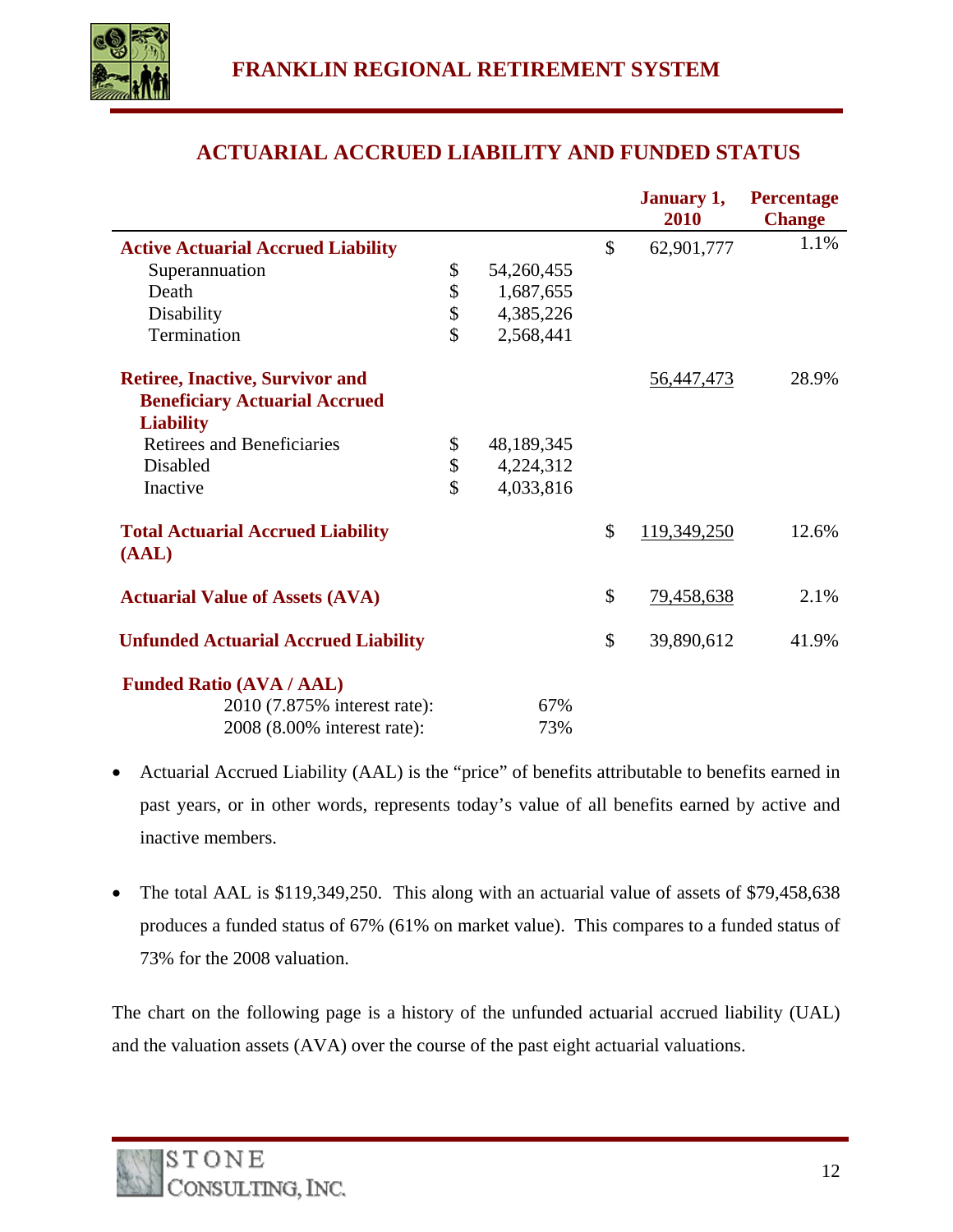

#### **HISTORY OF ACTUARIAL VALUATION OF ASSETS (AVA) AND UNFUNDED ACTUARIAL ACCRUED LIABILITY (UAL)**



#### **Franklin Regional Retirement System**

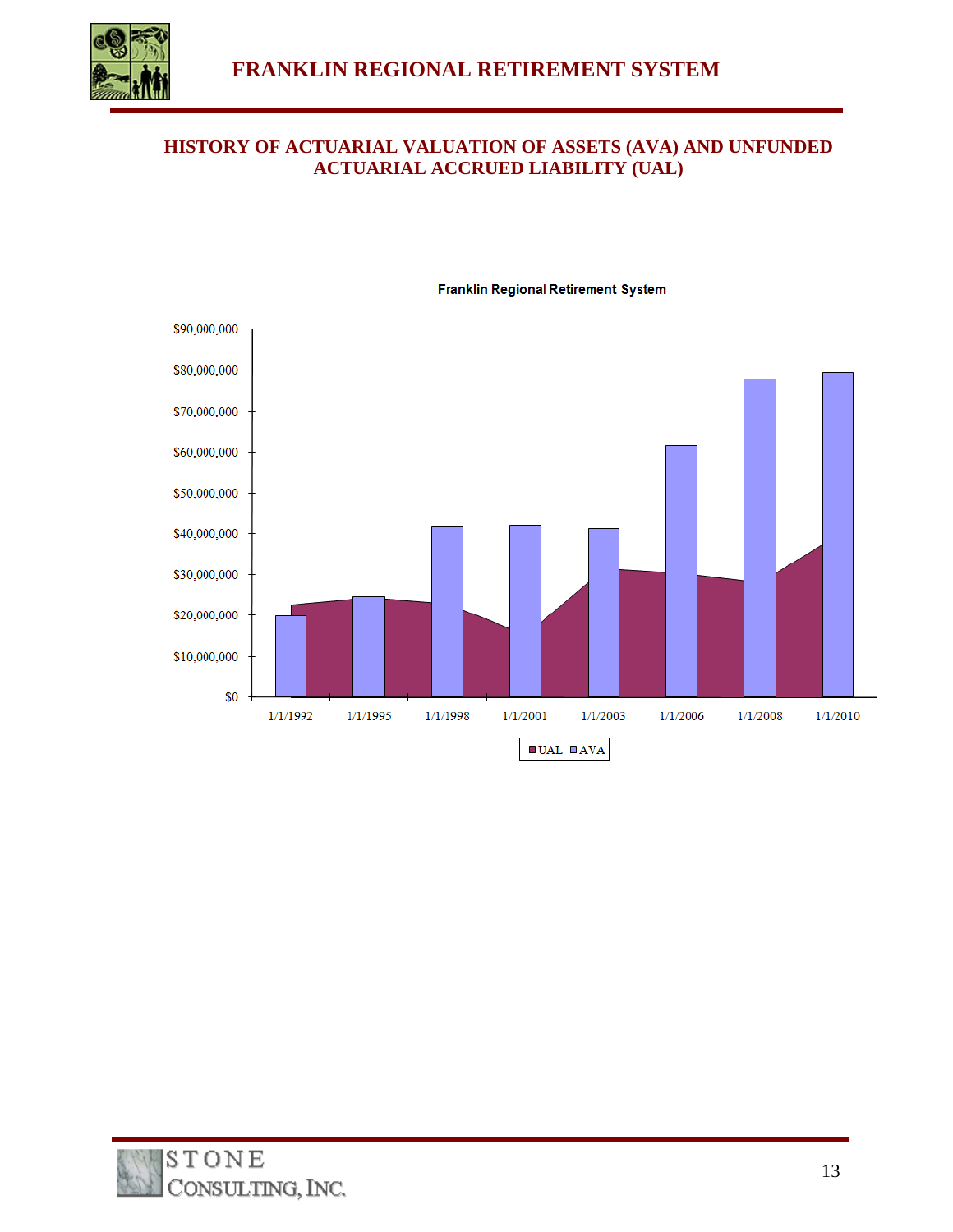

## **DEVELOPMENT OF FUNDING SCHEDULE**

| Net Employer Normal Cost for Fiscal 2012     | S  | 1,678,427 |
|----------------------------------------------|----|-----------|
| Net $3(8)(c)$ Payments                       |    | 273,683   |
| Amortization                                 |    | 3,046,255 |
| <b>Total Appropriation</b>                   | S. | 4,998,365 |
| Adjustment for semi-annual payments          |    | 94,711    |
| Total Appropriation required for Fiscal 2012 | S  | 5,093,076 |

- The funding schedule is composed of the normal cost, the amortization of the actuarial accrued unfunded liability plus the net difference between  $3(8)(c)$  payments and is adjusted by the administrative expense assumption. The contribution is assumed to be made semi-annually.
- The 3(8)(c) payments are made to and from other Chapter 32 retirement systems and Franklin Retirement System to account for members prior service with retirement systems other than the one from which they retire. The net  $3(8)(c)$  amount increased by about \$50,000 since the past valuation.
- The contribution amount for Fiscal 2012 is \$5,093,076. The funding schedule is presented on page 16. The schedule's length is nineteen (19) years (for the fresh start base) which is four years longer than the January 1, 2008 valuation schedule's length. The maximum funding schedule length allowed by Chapter 32 of the Massachusetts General Laws is nineteen years to 2030.
- In developing the funding schedule, we used a fresh start approach in which the unfunded actuarial accrued liability, other than the liability associated with the early retirement incentive, is reamortized instead of maintaining the existing amortization amount and separately amortizing the actuarial gain or loss. The use of a fresh-start approach results in a funding schedule in which the changes in contribution amounts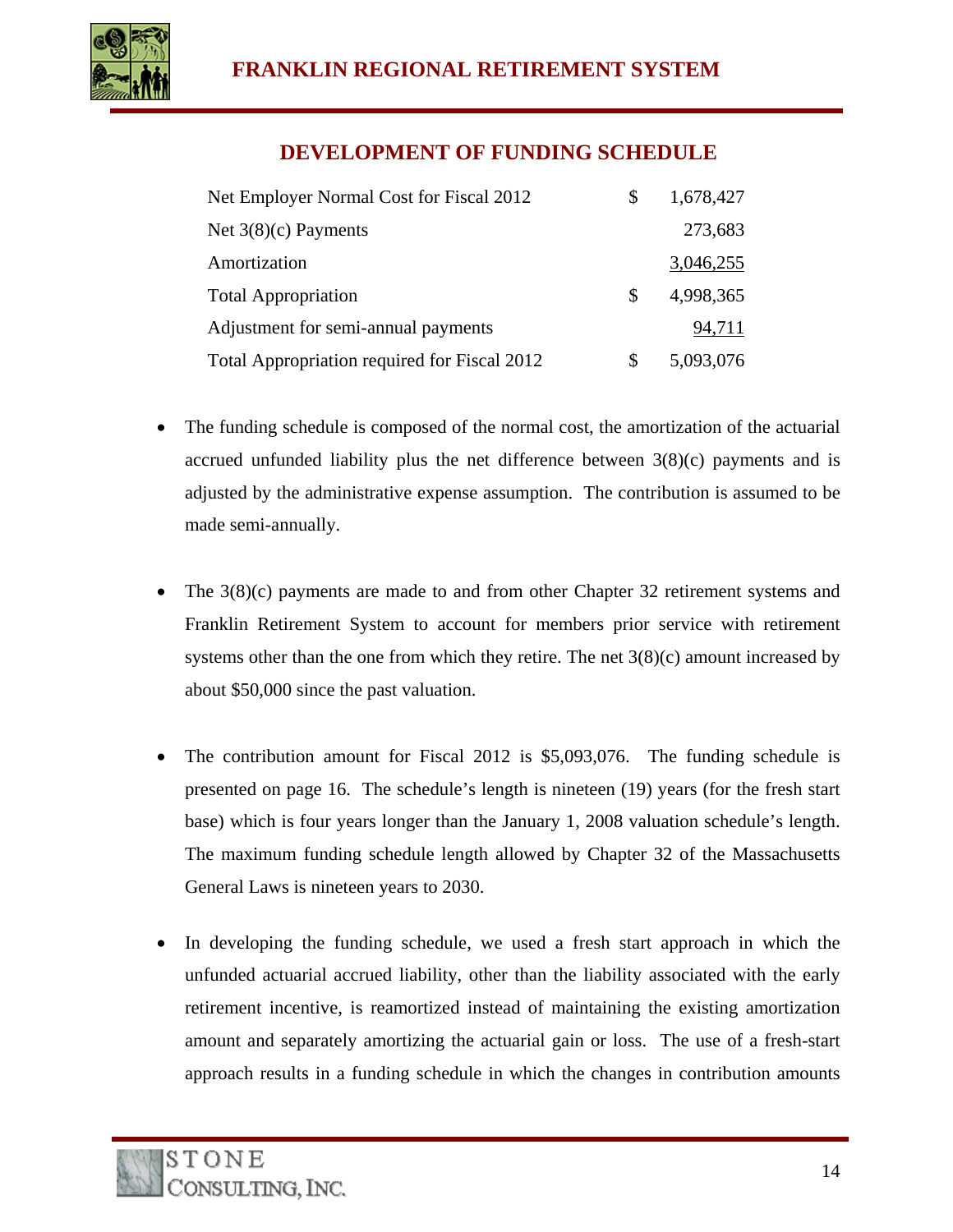

## **FRANKLIN REGIONAL RETIREMENT SYSTEM**

from year to year are more consistent. The amortization percentage changed from 2.38% from the January 1, 2008 valuation to 4.26%. The change in amortization increase allows the contribution amount in Fiscal 2012 to be consistent with prior schedules.

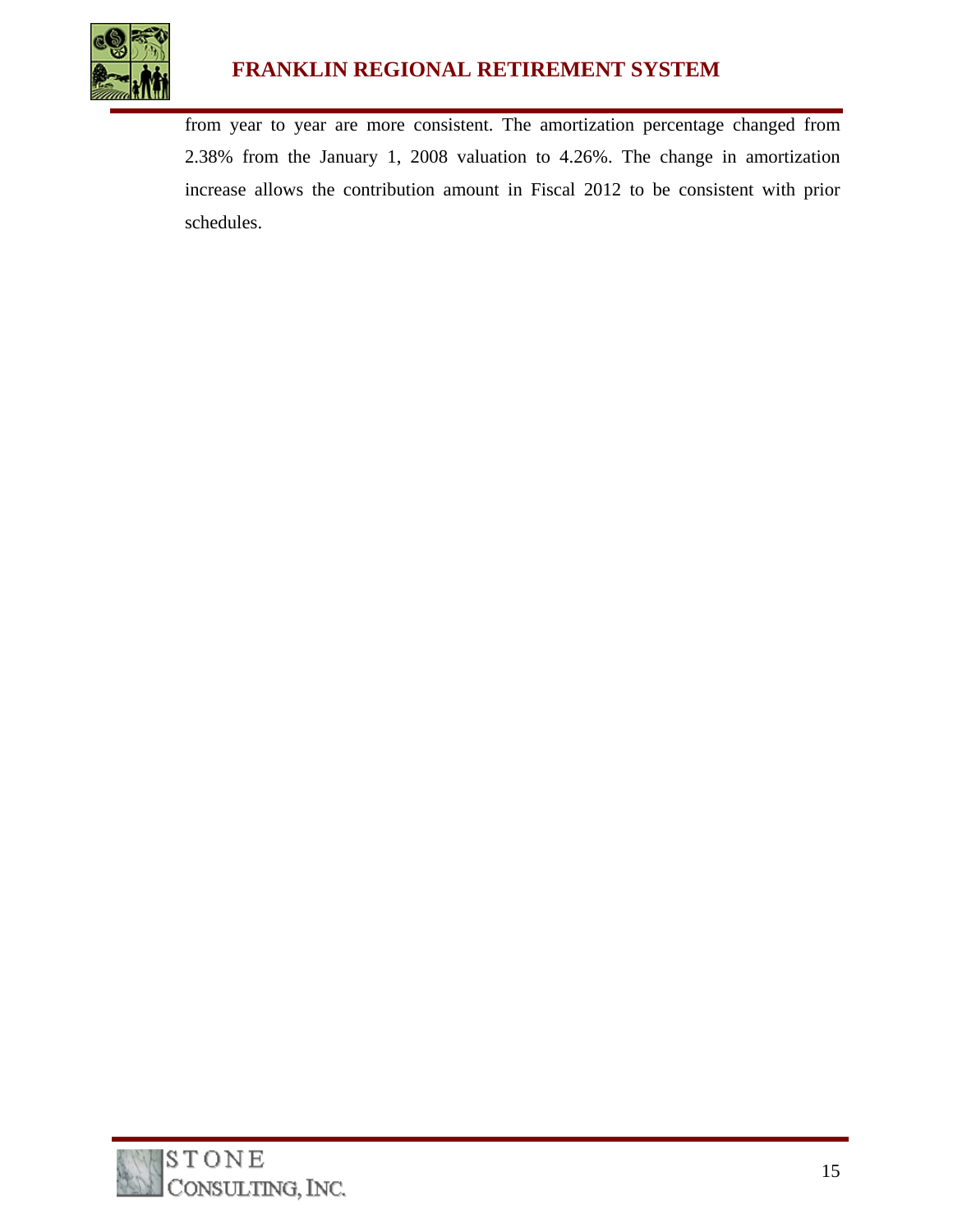

## **FRANKLIN REGIONAL RETIREMENT SYSTEM**

#### **FUNDING SCHEDULE**

|        |           |                  | Funding      |               |              | Adjusted       |
|--------|-----------|------------------|--------------|---------------|--------------|----------------|
| Fiscal | Normal    | Unfunded         | Amortization | Net $3(8)(c)$ | Schedule     | for Semiannual |
| Year   | Cost      | Liability        | of UAL       | Payments      | Contribution | Payments       |
| 2012   | 1,678,427 | 41,897,008       | 3,046,255    | 273,683       | 4,998,365    | 5,093,076      |
| 2013   | 1,749,760 | 41,910,250       | 3,168,245    | 273,683       | 5,191,688    | 5,290,063      |
| 2014   | 1,824,125 | 41,792,938       | 3,295,432    | 273,683       | 5,393,240    | 5,495,433      |
| 2015   | 1,901,650 | 41,529,185       | 3,428,037    | 273,683       | 5,603,370    | 5,709,545      |
| 2016   | 1,982,470 | 41,101,613       | 3,566,291    | 273,683       | 5,822,444    | 5,932,771      |
| 2017   | 2,066,725 | 40,491,229       | 3,710,434    | 273,683       | 6,050,843    | 6,165,497      |
| 2018   | 2,154,561 | 39,677,283       | 3,860,719    | 273,683       | 6,288,963    | 6,408,129      |
| 2019   | 2,246,130 | 38,637,118       | 4,017,405    | 273,683       | 6,537,218    | 6,661,088      |
| 2020   | 2,341,591 | 37,346,016       | 4,040,283    | 273,683       | 6,655,556    | 6,781,669      |
| 2021   | 2,441,108 | 35,928,560       | 4,168,448    | 273,683       | 6,883,239    | 7,013,666      |
| 2022   | 2,544,855 | 34, 261, 221     | 4,346,024    | 273,683       | 7,164,562    | 7,300,320      |
| 2023   | 2,653,012 | 32,271,018       | 4,531,165    | 273,683       | 7,457,859    | 7,599,174      |
| 2024   | 2,765,765 | 29,924,367       | 4,724,192    | 273,683       | 7,763,640    | 7,910,749      |
| 2025   | 2,883,310 | 27,184,689       | 4,925,443    | 273,683       | 8,082,435    | 8,235,585      |
| 2026   | 3,005,850 | 24,012,162       | 5,135,267    | 273,683       | 8,414,800    | 8,574,248      |
| 2027   | 3,133,599 | 20,363,451       | 5,354,029    | 273,683       | 8,761,311    | 8,927,324      |
| 2028   | 3,266,777 | 16, 191, 414     | 5,582,111    | 273,683       | 9,122,570    | 9,295,429      |
| 2029   | 3,405,615 | 11,444,786       | 5,819,909    | 273,683       | 9,499,206    | 9,679,202      |
| 2030   | 3,550,354 | 6,067,837        | 6,067,837    | 273,683       | 9,891,873    | 10,079,309     |
| 2031   | 3,701,244 | $\boldsymbol{0}$ |              | 273,683       | 3,974,927    | 4,050,245      |

#### **Amortization of Unfunded Liability as of July 1, 2011**

|      |                    | Original Amort. | Percentage | Original # | Current Amort. | Years     |
|------|--------------------|-----------------|------------|------------|----------------|-----------|
| Year | Type               | Amount          | Increasing | of Years   | Amount         | Remaining |
| 2005 | ERI                | 140,483         | $0.00\%$   | 15         | 140.483        |           |
| 2006 | ERI                | 42,155          | $0.00\%$   | 15         | 42,155         |           |
| 2012 | <b>Fresh Start</b> | 2,863,617       | 4.26%      | 19         | 2,863,617      | 19        |

**Year is the year the amortization base was established.**

**Type is the reason for the creation of the base. Examples are Gain/(Loss) or Fresh Start.**

**Original Amortization Amount is the annual amortization amount when the base was established.**

**Percentage Increasing is the percentage that the Original Amortization Amount increases per year.**

**Original # of Years is the number of years over which the base is being amortized.**

**Current Amortization Amount is the amortization payment amount for this year.** 

**Years Remaining is the number of years left to amortize the base.**

**ERI bases were changed to reflect change in interest rate.**

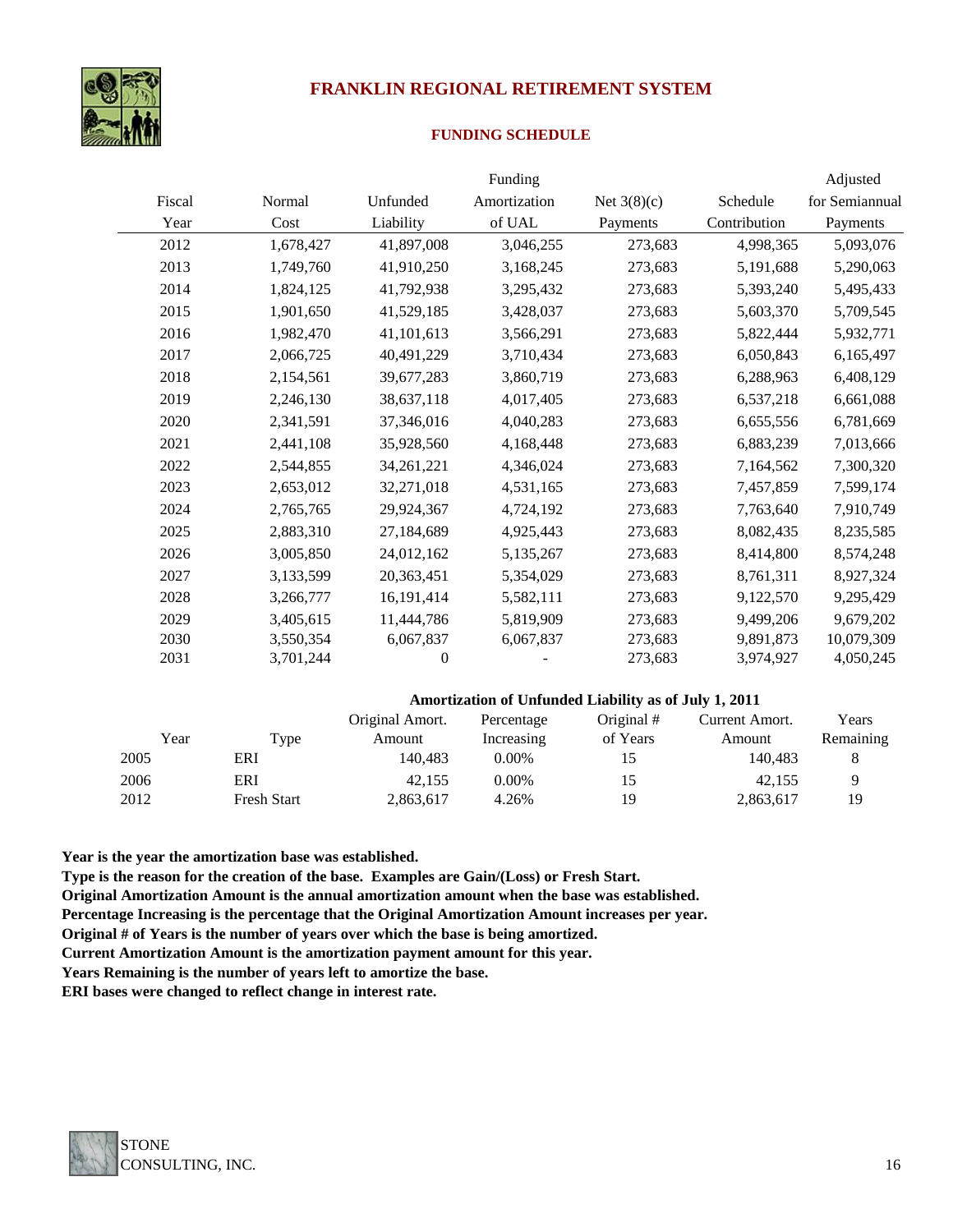

## **ASSUMPTIONS AND METHODOLOGY SUMMARY**

The principal actuarial assumptions used in this valuation are the same as the assumptions used in the previous valuation, except where noted, and are summarized in the following table:

| <b>Assumption</b><br><b>Interest Rate</b> | January 1, 2010 Valuation<br>7.875%                                                                                                                                                                                                                                                                                                                      |
|-------------------------------------------|----------------------------------------------------------------------------------------------------------------------------------------------------------------------------------------------------------------------------------------------------------------------------------------------------------------------------------------------------------|
|                                           | ( <i>prior valuation used 8.00%</i> )                                                                                                                                                                                                                                                                                                                    |
| <b>Salary Increase</b>                    | 4.25%                                                                                                                                                                                                                                                                                                                                                    |
|                                           | (prior valuation used $4.75\%$ )                                                                                                                                                                                                                                                                                                                         |
| <b>COLA</b>                               | 3% of \$13,000                                                                                                                                                                                                                                                                                                                                           |
|                                           | $($12,000$ prior valuation)                                                                                                                                                                                                                                                                                                                              |
| <b>COLA Frequency</b>                     | Granted every year                                                                                                                                                                                                                                                                                                                                       |
| Mortality                                 | RP-2000 table projected 10 years with<br>Scale AA. For members retired under an<br>Accidental Disability (job-related), 40% of<br>deaths are assumed to be from the same<br>cause as the disability. Disabled mortality<br>RP-2000 table projected 10 years, ages set<br>forward 2 years.<br>(Prior valuation used RP2000 without<br><i>projection</i> ) |
| <b>Overall Disability</b>                 | Groups 1 and 2<br>45% ordinary disability<br>55% accidental disability<br>Group 4<br>10% ordinary disability<br>90% accidental disability                                                                                                                                                                                                                |
| <b>Retirement Rates</b>                   | Groups 1 and 2<br>Ages $55 - 70$ (previously 65)<br>Group $4$<br>Ages $50 - 65$                                                                                                                                                                                                                                                                          |
| <b>Administrative Expense</b>             | \$433,736 budget estimated for FY 2012<br>provided by Franklin Regional Retirement<br>Board.                                                                                                                                                                                                                                                             |
| <b>Asset Valuation</b><br>Methodology     | Four Year Asset Smoothing                                                                                                                                                                                                                                                                                                                                |

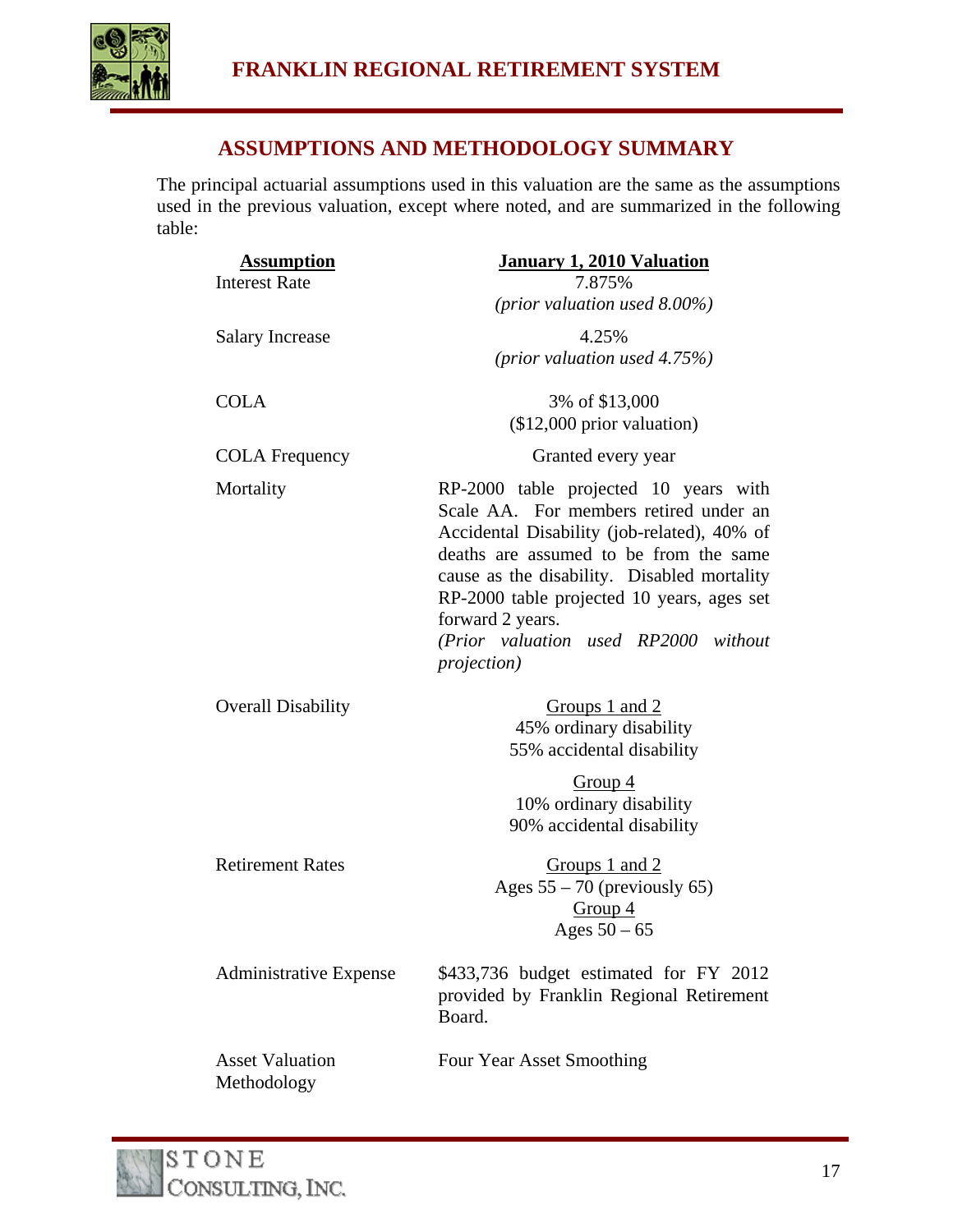

|                | <b>ASSETS</b>                               |    |               |  |  |  |
|----------------|---------------------------------------------|----|---------------|--|--|--|
| a.             | Cash                                        | \$ | 2,290,581.02  |  |  |  |
| b.             | Equities                                    |    | 11,363,504.74 |  |  |  |
| $\mathbf{C}$ . | Pooled Domestic Equity Funds                |    | 5,727,271.38  |  |  |  |
| d.             | Pooled Domestic Fixed Income Funds          |    | 8,184,877.47  |  |  |  |
| e.             | <b>Pooled Real Estate Funds</b>             |    | 2,290,257.04  |  |  |  |
| f.             | <b>PRIT Fund</b>                            |    | 41,496,600.23 |  |  |  |
| g.             | Sub-Total:                                  | S  | 71,353,091.88 |  |  |  |
| h.             | Interest Due and Accrued                    |    | 2.37          |  |  |  |
|                |                                             |    |               |  |  |  |
| i.             | <b>Accounts Receivable</b>                  | \$ | 948,223.59    |  |  |  |
| j.             | <b>Accounts Payable</b>                     |    | (66, 193.32)  |  |  |  |
|                |                                             |    |               |  |  |  |
| k.             | Sub-Total:                                  | \$ | 882,032.64    |  |  |  |
|                |                                             |    |               |  |  |  |
|                | <b>Market Value of Assets</b> $[(g) + (k)]$ | \$ | 72,235,124.52 |  |  |  |

- We were furnished with the System's annual report by the Board. The market value of assets as of December 31, 2009 (adjusted for interest due and accrued, payables and receivables) is \$72,235,124.52.
- The asset allocation as of December 31, 2009 is approximately 4% cash, receivables, payables and short-term investments, 25% fixed income, and 71% equities, alternative investments, and real estate.
- Historically, 10 to 11% has been the expected long-term rate of return for equities, and 6 to 7% has been the expected long-term rate of return for fixed income securities. Many economists and investment professionals are projecting lower returns of 6.25 to 9.00% for equities and 3.65 to 6.00% for fixed income securities. In light of these projections, as well as historical investment returns, the 7.875% interest rate assumption is within the reasonable assumption range. We encourage close monitoring for changes in investment performance against expectations.

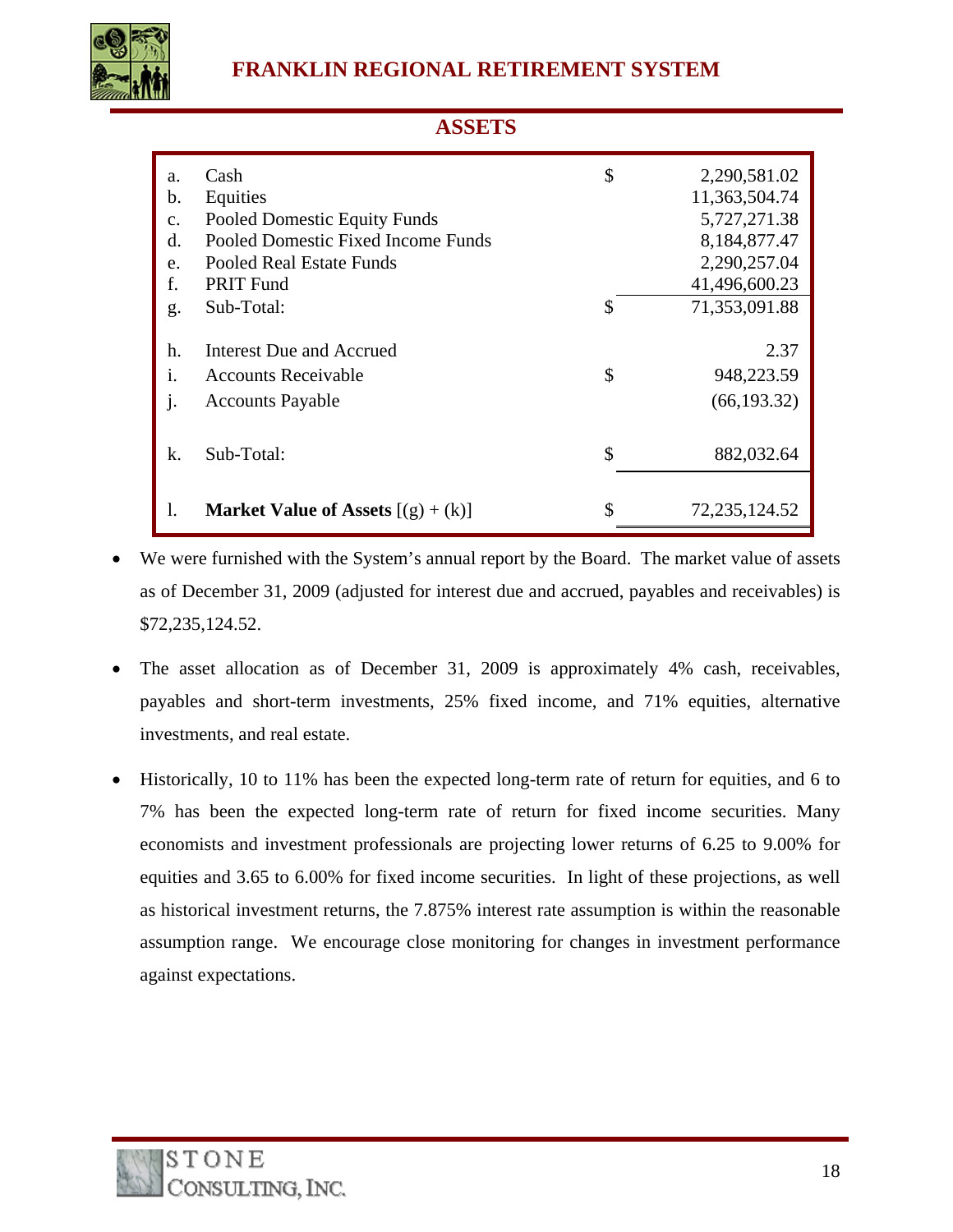

#### **CALCULATION OF VALUATION ASSETS as of January 1, 2010 4-Year Phase-In of Asset Gains and Losses**

| Market value of assets including receivable/payable as of January 1, 2010 | \$72,235,125 |
|---------------------------------------------------------------------------|--------------|
|                                                                           |              |

2. Phase-in of asset gains and losses

|    |               | Plan                                                                          | Original         | Percent      | Amount           |
|----|---------------|-------------------------------------------------------------------------------|------------------|--------------|------------------|
|    |               | Year                                                                          | Amount           | Unrecognized | Unrecognized     |
|    |               | (1)                                                                           | (2)              | (3)          | (2) x (3)        |
|    | a.            | 2009                                                                          | \$5,608,092      | 75%          | \$4,206,069      |
|    | b.            | 2008                                                                          | $(\$28,266,169)$ | 50%          | (\$14, 133, 084) |
|    | c.            | 2007                                                                          | \$1,719,091      | 25%          | \$429,773        |
|    | d.            | Total                                                                         |                  |              | $(\$9,497,243)$  |
| 3. |               | Valuation assets without corridor as of January 1, 2010                       |                  |              | \$81,732,368     |
|    | $(1. - 2.d.)$ |                                                                               |                  |              |                  |
| 4. |               | Corridor Check                                                                |                  |              |                  |
|    | a.            | 90% of Market Value                                                           |                  |              | \$65,011,613     |
|    | b.            | 110% of Market Value                                                          |                  |              | \$79,458,638     |
| 5. |               | Greater of 3. and 4.a.                                                        |                  |              | \$81,732,368     |
| 6. |               | Valuation assets with corridor as of January 1, 2010<br>Lesser of 5. and 4.b. |                  |              | \$79,458,638     |
| 7. |               | Calculation of return on valuation assets                                     |                  |              |                  |
|    | a.            | Valuation assets as of January 1, 2008                                        |                  |              | \$77,859,319     |
|    | b.            | ER contribs + EE contribs - Ben Pymts - Expenses                              |                  |              | 3,086,493        |
|    | c.            | Actual return on valuation assets                                             |                  |              | (\$1,487,174)    |
|    |               | $6. - (7.a. + 7.b.)$                                                          |                  |              |                  |
|    | d.            | Weighted value of valuation assets                                            |                  |              | \$77,470,096     |
|    | e.            | Return on valuation assets                                                    |                  |              | $-1.9%$          |
|    |               | 7.c. / 7.d.                                                                   |                  |              |                  |
|    | f.            | Annualized return on assets                                                   |                  |              | $-1.0%$          |
|    |               |                                                                               |                  |              |                  |

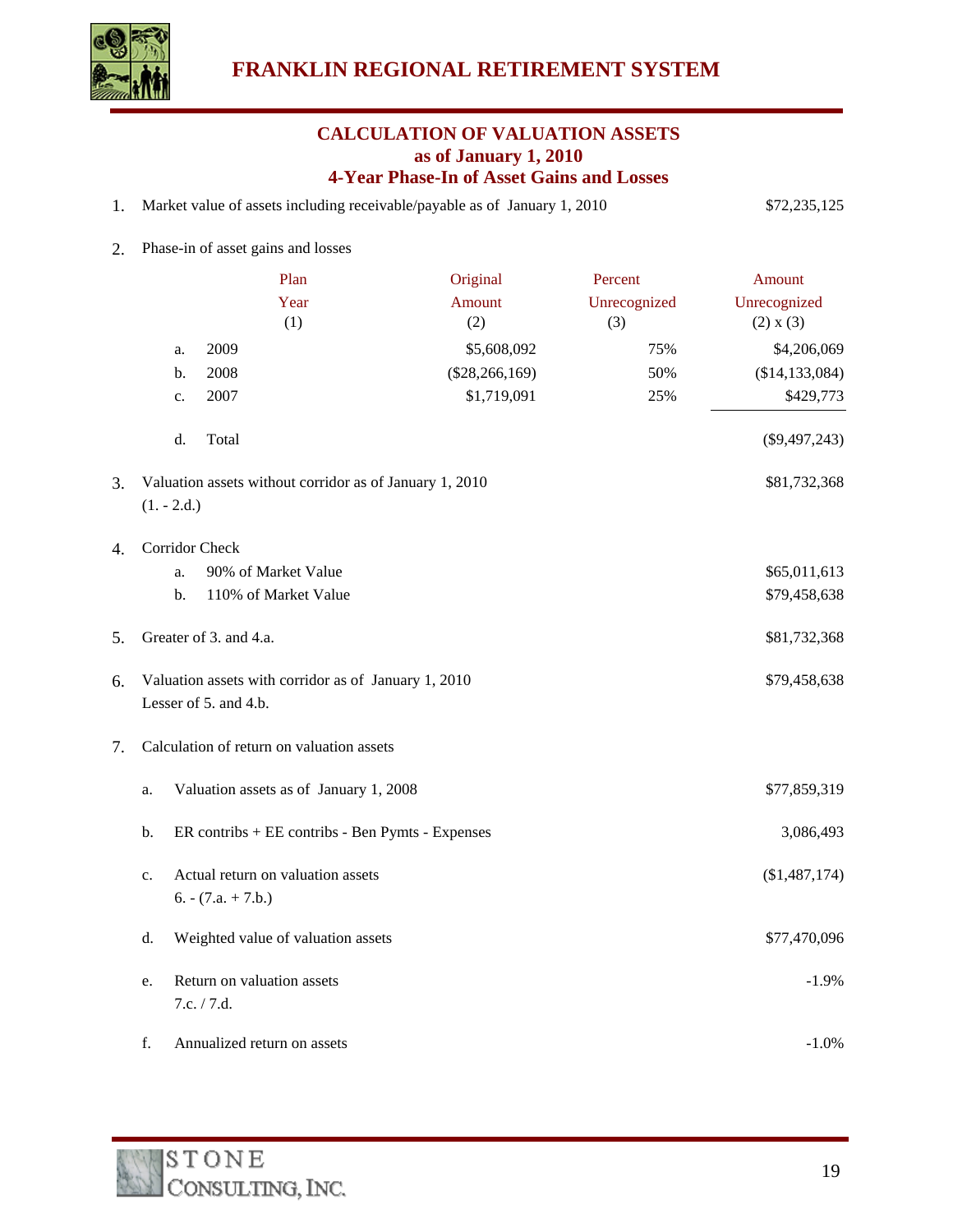

#### **DISCLOSURE INFORMATION UNDER GASB STATEMENT 25**

(Dollars In Thousands)

| <b>Actuarial</b><br><b>Valuation</b><br><b>Date</b> | <b>Actuarial</b><br><b>Value of</b><br><b>Assets</b> | <b>Actuarial</b><br><b>Accrued</b><br><b>Liability</b> | <b>Unfunded</b><br>AAL<br>(UAAL) | <b>Funded</b><br><b>Ratio</b> | Covered<br><b>Payroll</b> | <b>UAAL</b> as<br>$a\%$ of<br>Covered<br><b>Payroll</b> |
|-----------------------------------------------------|------------------------------------------------------|--------------------------------------------------------|----------------------------------|-------------------------------|---------------------------|---------------------------------------------------------|
|                                                     | A                                                    | B                                                      | $B-A$                            | A/B                           | $\mathbf C$               | $(B-A)/C$                                               |
| 1/1/2010                                            | \$79,459                                             | \$119,349                                              | \$39,890                         | 67%                           | \$29,457                  | 135%                                                    |
| 1/1/2008                                            | \$77,859                                             | \$105,972                                              | \$28,113                         | 73%                           | \$30,302                  | 93%                                                     |
| 1/1/2006                                            | \$61,539                                             | \$91,823                                               | \$30,284                         | 67%                           | \$26,229                  | 115%                                                    |
| 1/1/2003                                            | \$41,299                                             | \$72,770                                               | \$31,471                         | 57%                           | \$23,638                  | 133%                                                    |
| 1/1/2001                                            | \$42,002                                             | \$57,235                                               | \$15,233                         | 73%                           | \$17,923                  | 85%                                                     |

#### *Schedules of Funding Progress*

#### *Notes to Schedules*

Additional information as of the latest actuarial valuation follows:

| Valuation date                                                                                  | 1/1/2010                                                                                                                                                                                                                                                                                                                                                                  |
|-------------------------------------------------------------------------------------------------|---------------------------------------------------------------------------------------------------------------------------------------------------------------------------------------------------------------------------------------------------------------------------------------------------------------------------------------------------------------------------|
| Actuarial cost method                                                                           | Entry Age Normal                                                                                                                                                                                                                                                                                                                                                          |
| Amortization method                                                                             | Approximate level percent of payroll<br>Closed                                                                                                                                                                                                                                                                                                                            |
| Remaining amortization period                                                                   | 19 years for the fresh start retirement benefits schedule; 9<br>years for the 2006 ERI; and 8 years for the 2005 ERI.                                                                                                                                                                                                                                                     |
| Asset valuation method                                                                          | Market value adjusted by accounts payable and receivables<br>adjusted to phase in over 4 years investment gains or losses<br>above or below the expected rate of investment return. The<br>actuarial value of assets must be no less than 90% of the<br>adjusted market value nor more than 110% of the adjusted<br>market value. Market value of assets is \$72,235,125. |
| Actuarial assumptions:<br><b>Investment Rate of Return</b><br><b>Projected Salary Increases</b> | 7.875% per year<br>4.25% per year                                                                                                                                                                                                                                                                                                                                         |

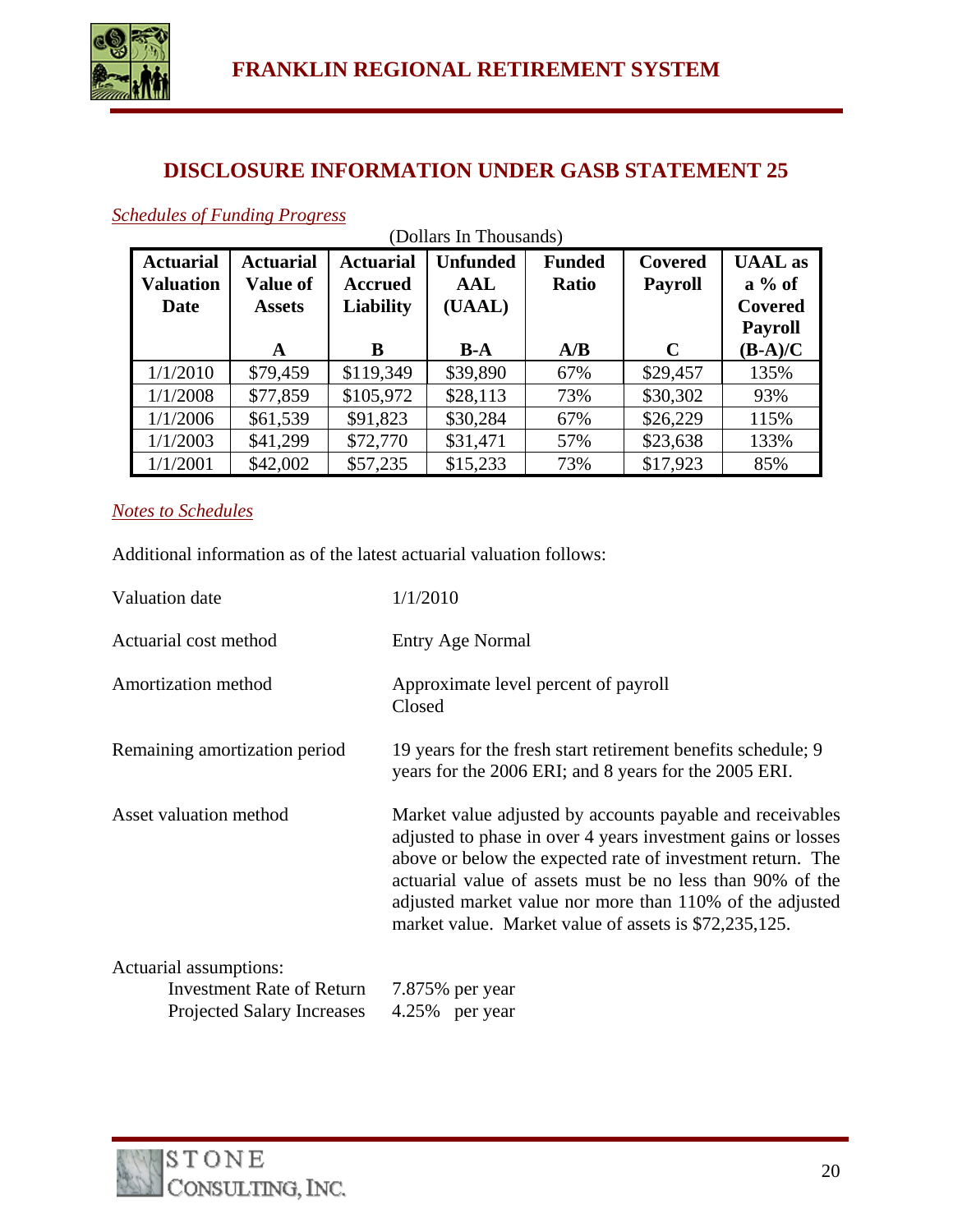

### **PERAC INFORMATION DISCLOSURE**

| The most recent actuarial valuation of the System was prepared by Stone Consulting, Inc. as of January 1, 2010 |               |                 |  |  |  |  |
|----------------------------------------------------------------------------------------------------------------|---------------|-----------------|--|--|--|--|
| The normal cost for employees on that date was:                                                                | \$2,531,686   | 8.6% of payroll |  |  |  |  |
| The normal cost for the employer was:                                                                          | \$1,169,358   | 4.0% of payroll |  |  |  |  |
| The actuarial liability for active members was:                                                                | \$62,901,777  |                 |  |  |  |  |
| The actuarial liability for retired members was (includes inactives):                                          | \$56,447,473  |                 |  |  |  |  |
| Total actuarial accrued liability:                                                                             | \$119,349,250 |                 |  |  |  |  |
| System assets as of that date:                                                                                 | 79,458,638    |                 |  |  |  |  |
| Unfunded actuarial accrued liability:                                                                          | \$39,890,612  |                 |  |  |  |  |
| The ratio of system's assets to total actuarial liability was:                                                 | 67%           |                 |  |  |  |  |
| As of that date the total covered employee payroll was:<br>$c_{11}$                                            | \$29,457,390  |                 |  |  |  |  |

The principal actuarial assumptions used in the valuation are as follows:

| <b>Investment Return:</b> | 7.875% per annum |
|---------------------------|------------------|
| Rate of Salary Increase:  | 4.25% per annum  |

#### SCHEDULE OF FUNDING PROGRESS (Dollars in \$000's)

|                            | Actuarial<br>Value of | Actuarial Accrued | Unfunded AAL | Funded | Covered  | UAAL as a $%$ of |
|----------------------------|-----------------------|-------------------|--------------|--------|----------|------------------|
| <b>Actuarial Valuation</b> | Assets                | Liability (AAL)   | (UAAL)       | Ratio  | Payroll  | Covered Payroll  |
| Date                       | (a)                   | (b)               | $(b-a)$      | (a/b)  | (c)      | $((b-a)/c)$      |
| 1/1/2010                   | \$79,459              | \$119,349         | \$39,890     | 67%    | \$29,457 | 135%             |
| 1/1//2008                  | \$77,859              | \$105,972         | \$28,113     | 73%    | \$30,302 | 93%              |
| 1/1/2006                   | \$61,539              | \$91,823          | \$30,284     | 67%    | \$26,229 | 115%             |
| 1/1/2003                   | \$41,299              | \$72,770          | \$31,471     | 57%    | \$23,638 | 133%             |
| 1/1/2001                   | \$42,002              | \$57,235          | \$15,233     | 73%    | \$17,923 | 85%              |

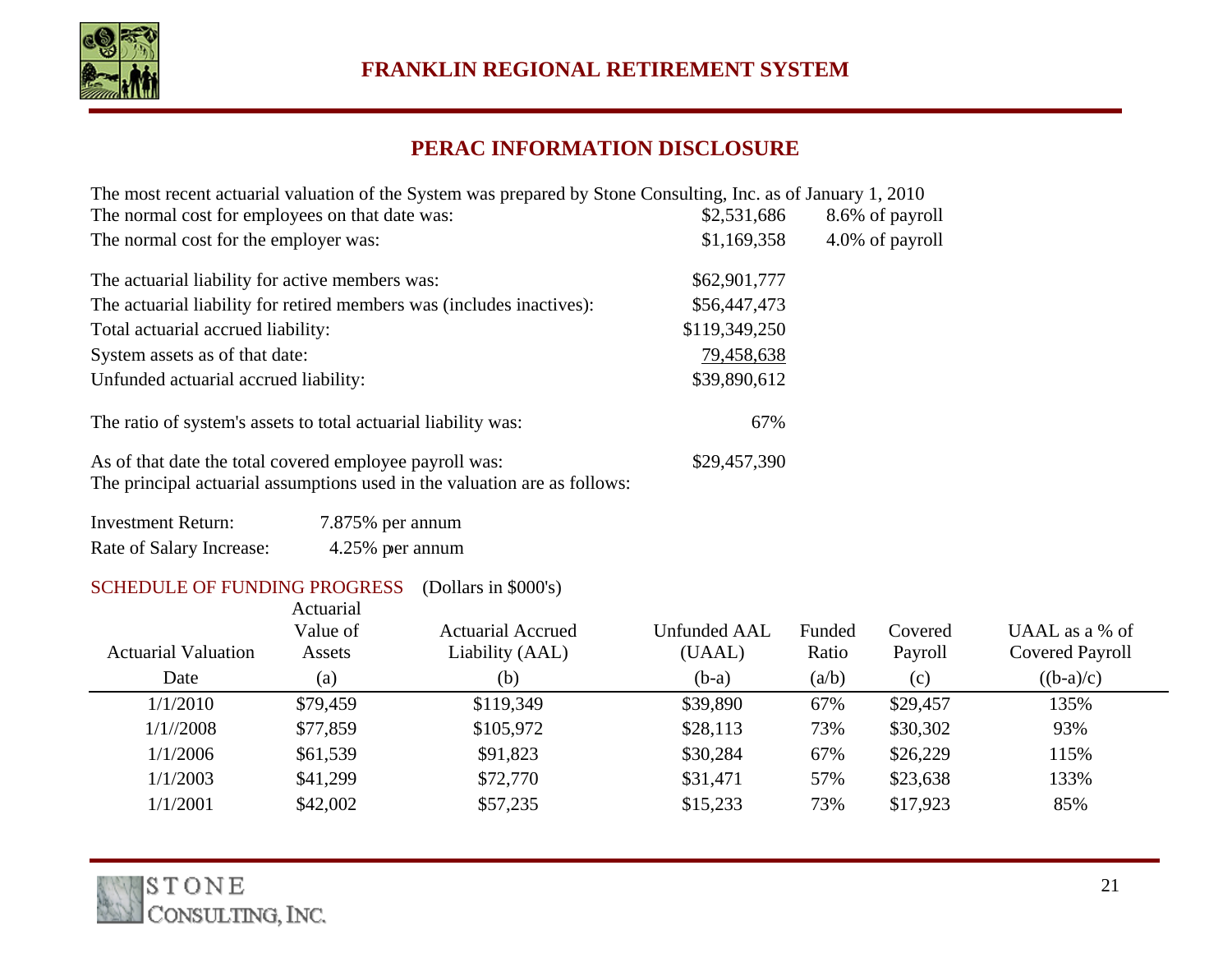

## **ACTUARIAL METHODS AND ASSUMPTIONS**

#### **Actuarial Methods**

| 1. | <b>Actuarial Cost Method</b>  | The Entry Age Normal Actuarial Cost Method has been<br>used in this valuation. Under this method, the normal<br>cost is the amount calculated as the level percentage of<br>compensation necessary to fully fund the prospective<br>benefits from each member's entry age to retirement<br>age.                                                                                                                                                                |
|----|-------------------------------|----------------------------------------------------------------------------------------------------------------------------------------------------------------------------------------------------------------------------------------------------------------------------------------------------------------------------------------------------------------------------------------------------------------------------------------------------------------|
|    |                               | The actuarial accrued liability represents the theoretical<br>accumulation of all prior years' normal costs for the<br>plan members as if the program had always been in<br>effect. The unfunded actuarial accrued liability is the<br>excess of the actuarial accrued liability over plan assets.                                                                                                                                                             |
| 2. | <b>Asset Valuation Method</b> | Market value of assets (adjusted by payables and<br>receivables) adjusted to phase in investment gains or<br>losses above or below the expected rate of investment<br>return over a four-year rolling period. The phase-in is<br>25% for year one, 50% for year two, 75% for year three<br>and 100% for year four. The actuarial value of assets<br>may be no less than 90%, or more than 110% of the<br>market value of assets plus payables and receivables. |
| 3. | Fiscal Year Adjustment        | The actuarial results are adjusted by the valuation<br>interest rate and salary scale to the beginning of Fiscal<br>Year 2012. The unfunded actuarial accrued liability is<br>rolled forward with normal cost and further adjusted by<br>anticipated contributions and interest.                                                                                                                                                                               |

#### **Actuarial Assumptions**

| Investment Return | 7.875% per year net of investment expenses. <i>(Changed</i> ) |
|-------------------|---------------------------------------------------------------|
|                   | from $8.00\%$ )                                               |

2. Salary Increases 4.25% per year. *(4.75% prior valuation)*

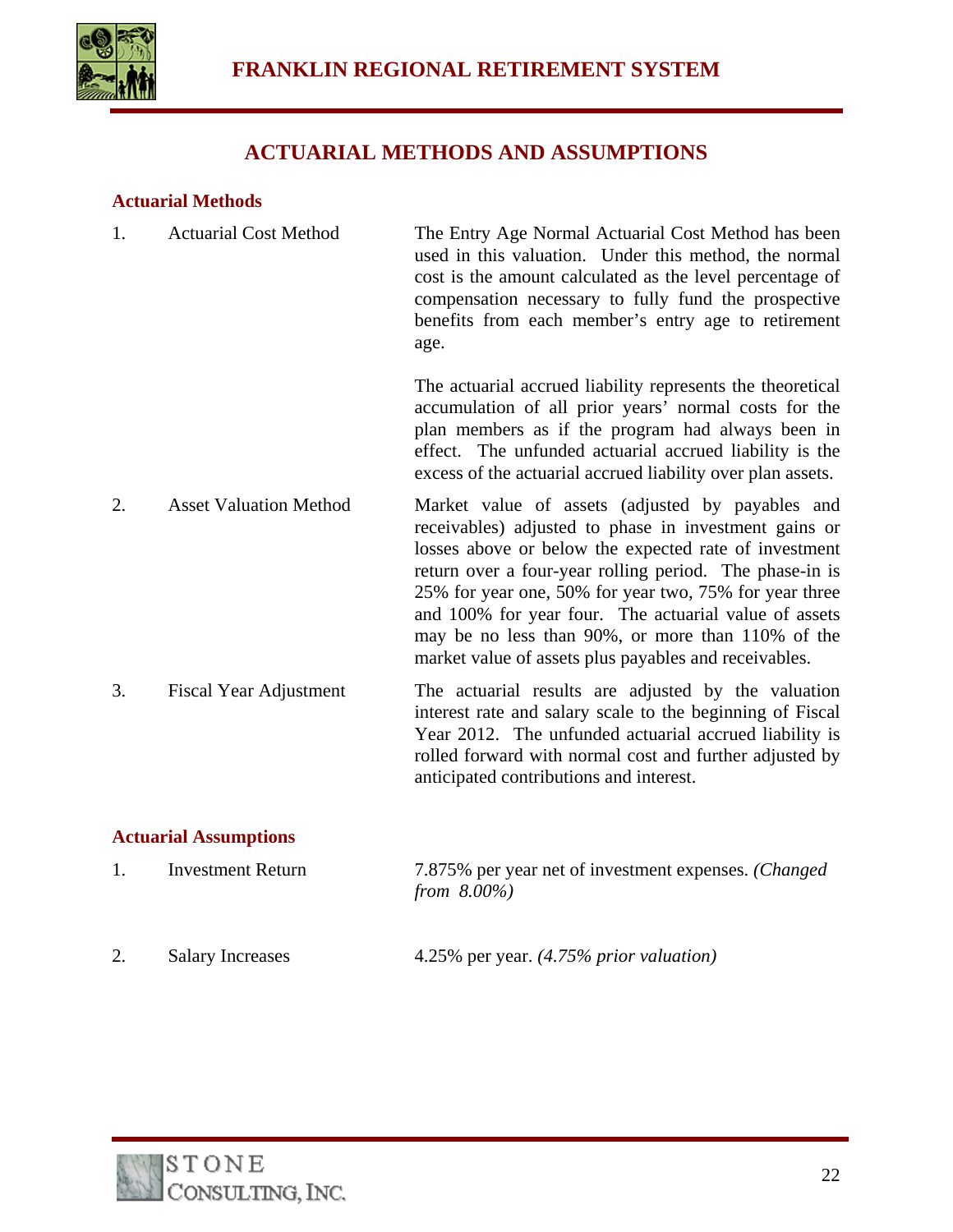

## **ACTUARIAL METHODS AND ASSUMPTIONS (Continued)**

3. Withdrawal Prior to Retirement The rates shown at the following sample ages illustrate the withdrawal assumption.

|     | <b>Rate of Withdrawal</b> |         |  |
|-----|---------------------------|---------|--|
| Age | Group 1 and 2             | Group 4 |  |
| 20  | 37.51%                    | 3.15%   |  |
| 25  | 28.23%                    | 2.85%   |  |
| 30  | 17.35%                    | 2.48%   |  |
| 35  | 10.07%                    | 1.88%   |  |
| 40  | 7.21%                     | 0.84%   |  |
| 45  | 5.68%                     | 0.06%   |  |
| 50  | 4.57%                     | 0.00%   |  |
| 55  | 0.00%                     | 0.00%   |  |

4. Disability Prior to Retirement The rates shown at the following sample ages illustrate the assumption regarding the incidence of disability:

|     | <b>Rate of Disability</b> |         |  |
|-----|---------------------------|---------|--|
| Age | Group 1 and 2             | Group 4 |  |
| 20  | 0.03%                     | 0.10%   |  |
| 25  | 0.04%                     | 0.12%   |  |
| 30  | 0.06%                     | 0.18%   |  |
| 35  | 0.08%                     | 0.26%   |  |
| 40  | 0.12%                     | 0.38%   |  |
| 45  | 0.18%                     | 0.58%   |  |
| 50  | 0.31%                     | 0.98%   |  |
| 55  | 0.50%                     | 1.60%   |  |
| 60  | 0.61%                     | 1.97%   |  |

 Disability is assumed to be 45% ordinary and 55% accidental for Group 1 and 2 and 10% ordinary and 90% accidental for Group 4.

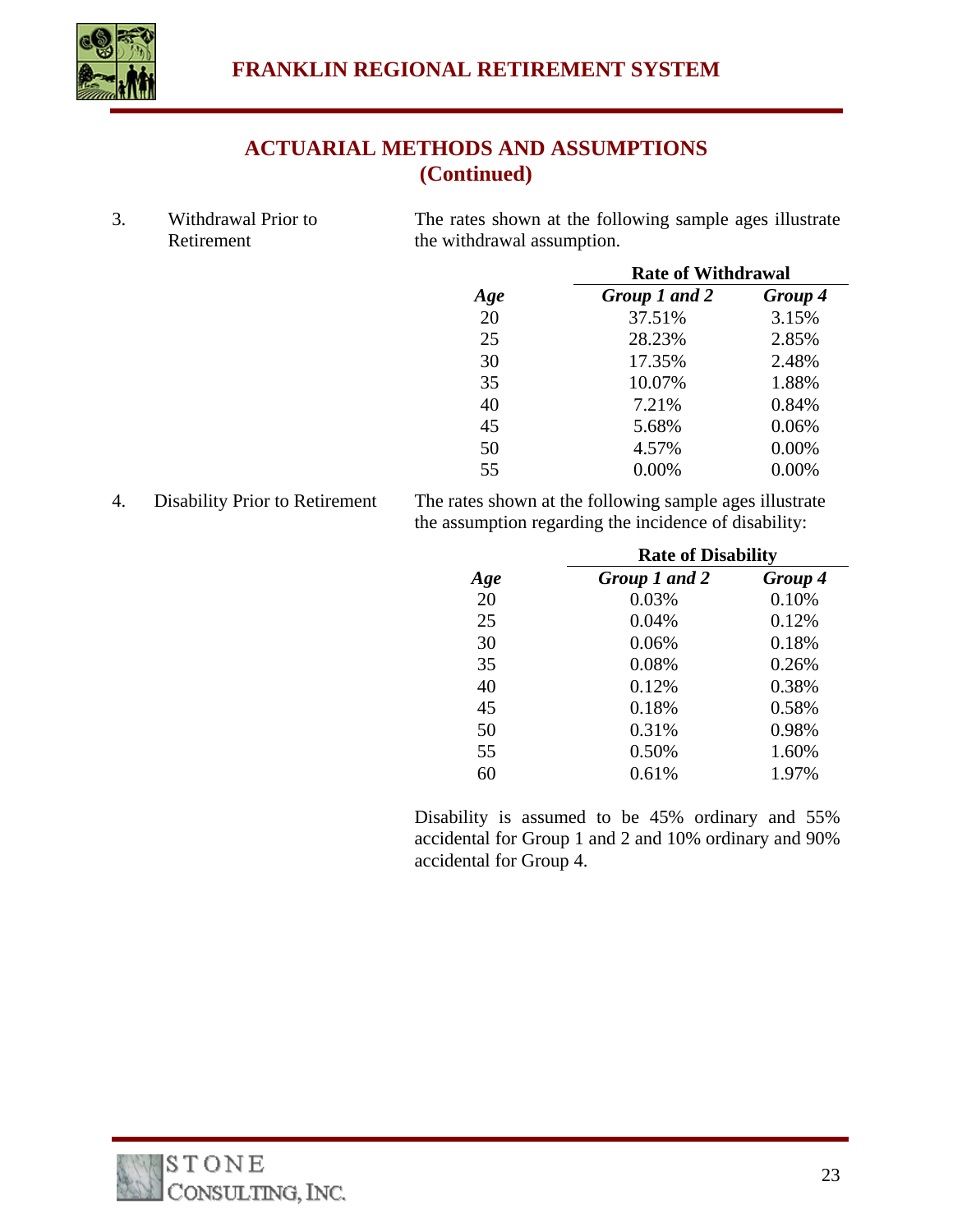

## **ACTUARIAL METHODS AND ASSUMPTIONS (Continued)**

5. Rates of Retirement The rates shown at the following ages illustrate the

assumption regarding the incidence of retirement, once the member has achieved 10 years of service:<br>**Potec of** 

|     | <b>Rates of</b>   |         |  |
|-----|-------------------|---------|--|
|     | <b>Retirement</b> |         |  |
| Age | Group 1 and 2     | Group 4 |  |
| 50  | N/A               | 2%      |  |
| 51  | N/A               | 2%      |  |
| 52  | N/A               | 2%      |  |
| 53  | N/A               | 2%      |  |
| 54  | N/A               | 2%      |  |
| 55  | 10%               | 5%      |  |
| 56  | 3%                | 5%      |  |
| 57  | 3%                | 5%      |  |
| 58  | 3%                | 5%      |  |
| 59  | 5%                | 5%      |  |
| 60  | 5%                | 10%     |  |
| 61  | 5%                | 10%     |  |
| 62  | 10%               | 20%     |  |
| 63  | 10%               | 20%     |  |
| 64  | 10%               | 20%     |  |
| 65  | 50%               | 100%    |  |
| 66  | 35%               | N/A     |  |
| 67  | 35%               | N/A     |  |
| 68  | 35%               | N/A     |  |
| 69  | 35%               | N/A     |  |
| 70  | 100%              | N/A     |  |

- 6. Mortality The RP-2000 mortality table for healthy annuitants (sexdistinct) projected 10 years with Scale AA. *(previously RP-2000 table without projection)* 7. Disabled Life Mortality The RP-2000 mortality table for healthy annuitants (sexdistinct) projected 10 years with Scale AA set-forward by 2 years. Death is assumed to be due to the same cause as the disability 40% of the time. *(previously RP-2000 table without projection)* 8. Regular Interest Rate Credited 2% per year.
- to Annuity Savings Account

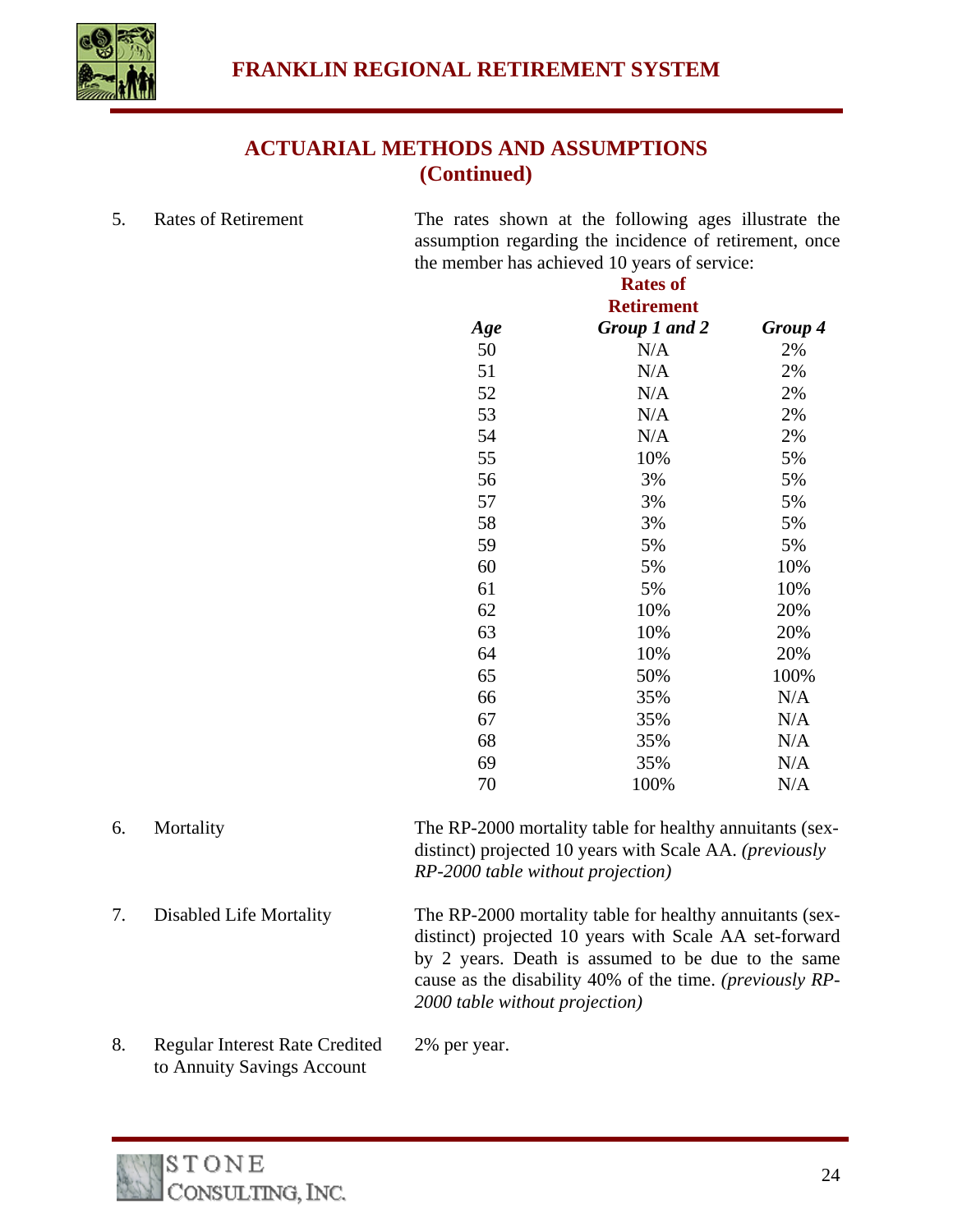

## **ACTUARIAL METHODS AND ASSUMPTIONS (Continued)**

- 9. Family Composition Members assumed married with 2 dependent children one male and one female both age 15; age difference between member and spouse assumed to be 3 years (the male being the older).
- 10. Cost-of-Living Increases A 3% COLA on the first \$13,000 of a member's retirement allowance is assumed to be granted every year.
- 11. Administrative Expenses Estimated budgeted amount of \$433,736 for the Fiscal Year 2012 excluding investment management fees and custodial fee is added to the Normal Cost.
- 12. Step Increases Step increases are assumed to be part of the salary increase assumption.
- 13. Credited Service Service between date of hire and date of membership is assumed to be purchased by all members.
- 14. Contribution Timing Contributions are assumed to be made semi-annually; payments made on July 1 and January 1 of the Fiscal Year.
- 15. Valuation Date January 1, 2010.

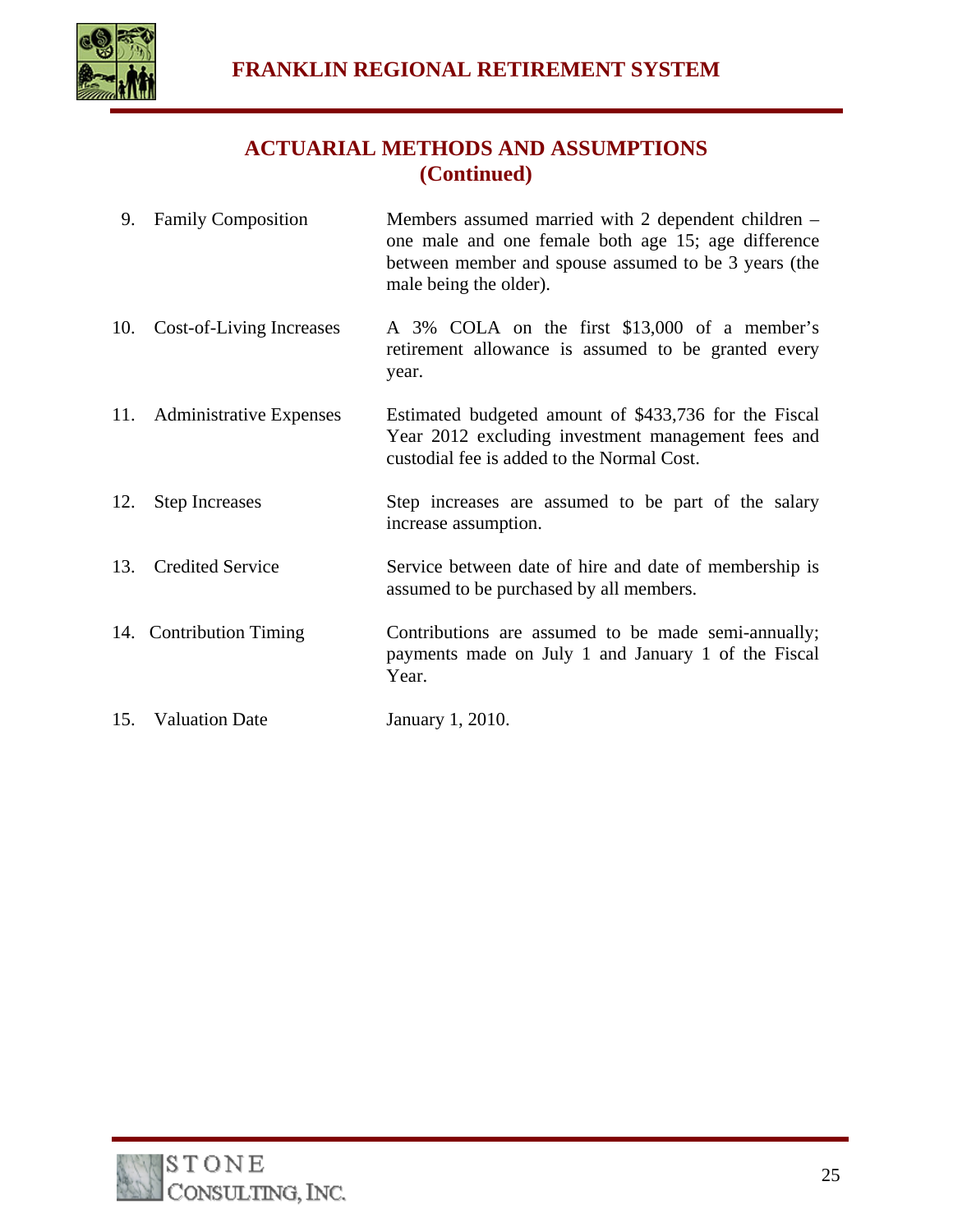

## **SUMMARY OF PRINCIPAL PROVISIONS**

1. Participant Participation is mandatory for all full-time employees whose employment commences before age 65. There are three classes of members in the retirement system: *Group 1*: general employees *Group 2*: employees in specified hazardous occupations (e.g., electricians) *Group 4*: police and firefighters 2. Member Contributions Member contributions vary depending upon date hired as follows:

|    |       |                         | <b>Date of Hire</b>                                                                                                                                                                        | <b>Member Contribution</b><br><b>Rate</b> |
|----|-------|-------------------------|--------------------------------------------------------------------------------------------------------------------------------------------------------------------------------------------|-------------------------------------------|
|    |       |                         | Prior to 1975                                                                                                                                                                              | 5% of Pay                                 |
|    |       |                         | $1975 - 1983$                                                                                                                                                                              | 7% of Pay                                 |
|    |       |                         | $1984 - June 30, 1996$                                                                                                                                                                     | 8% of Pay                                 |
|    |       |                         | After June 30, 1996                                                                                                                                                                        | 9% of Pay                                 |
|    |       |                         | Members hired after 1978 contribute an additional 2%<br>of pay over \$30,000.                                                                                                              |                                           |
| 3. | $Pay$ |                         |                                                                                                                                                                                            |                                           |
|    | a.    | Pay                     | Gross regular compensation excluding<br>overtime, severance pay, unused sick pay, and other<br>similar compensation.                                                                       | bonuses,                                  |
|    | b.    | <b>Average Pay</b>      | The average of pay during the 3 consecutive years that<br>produce the highest average or, if greater, during the last<br>three years (whether or not consecutive) preceding<br>retirement. |                                           |
| 4. |       | <b>Credited Service</b> | Period during which an employee contributes to the<br>retirement system plus certain periods of military<br>service and "purchased" service.                                               |                                           |

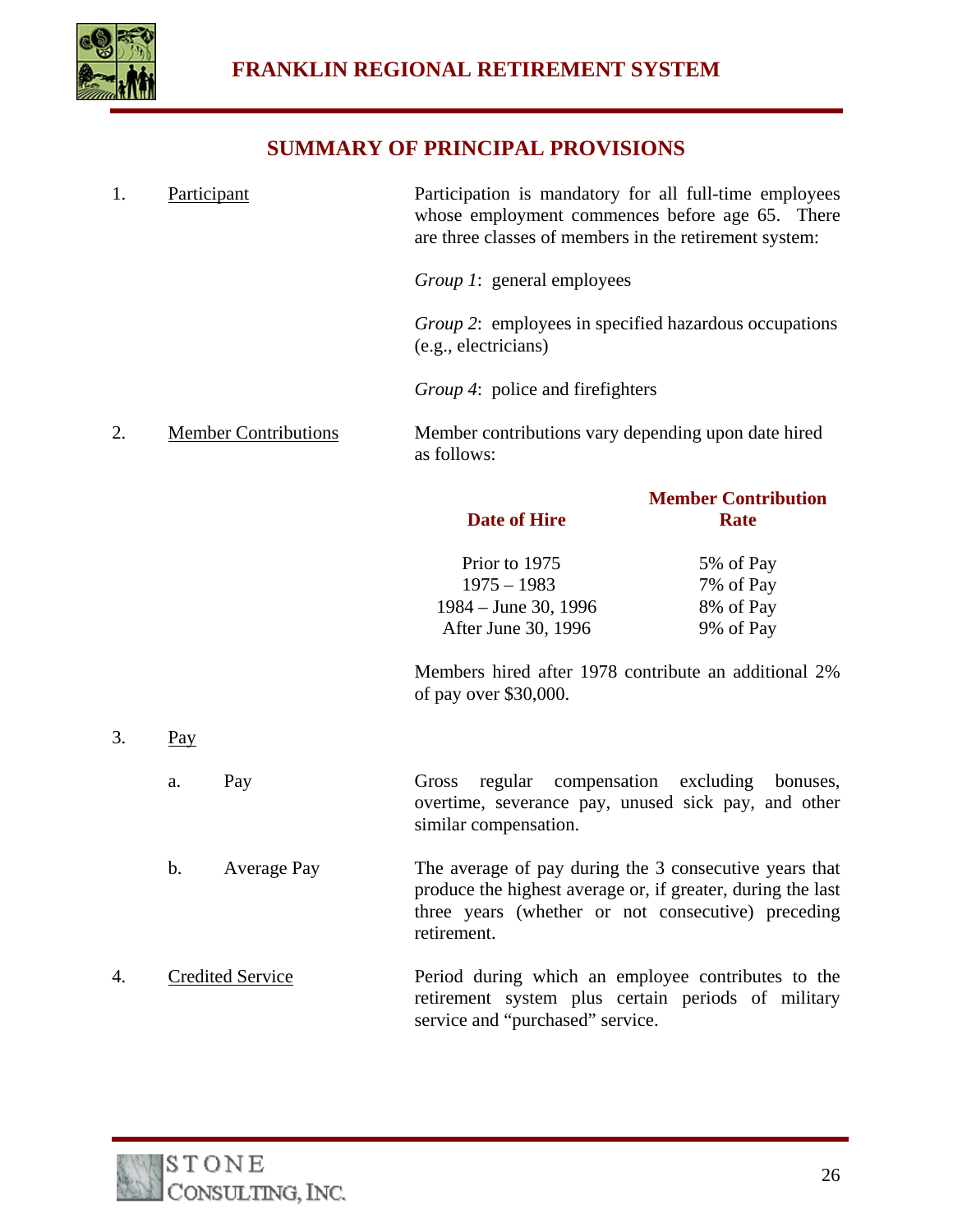

## **SUMMARY OF PRINCIPAL PROVISIONS (Continued)**

5. Service Retirement

| a. | Eligibility | Completion of 20 years of credited service or attainment  |
|----|-------------|-----------------------------------------------------------|
|    |             | of age 55 and completion of 10 years of credited service. |
|    |             | If hired prior to 1978 or a member of group 4,            |
|    |             | attainment of age 55.                                     |

 b. Retirement Allowance Determined as the product of the member's benefit percentage, average pay and credited service, where the benefit percentage is shown below (maximum allowance of 80% of average pay):

| <b>Benefit</b><br><b>Percentage</b> | <b>Group 1</b> | <b>Group 2</b> | <b>Group 4</b> |
|-------------------------------------|----------------|----------------|----------------|
| 2.5%                                | $65+$          | $60+$          | $55+$          |
| 2.4                                 | 64             | 59             | 54             |
| 2.3                                 | 63             | 58             | 53             |
| 2.2                                 | 62             | 57             | 52             |
| 2.1                                 | 61             | 56             | 51             |
| 2.0                                 | 60             | 55             | 50             |
| 1.9                                 | 59             | N/A            | 49             |
| 1.8                                 | 58             | N/A            | 48             |
| 1.7                                 | 57             | N/A            | 47             |
| 1.6                                 | 56             | N/A            | 46             |
| 1.5                                 | 55             | N/A            | 45             |

 In addition, veterans receive an additional \$15 per year for each year of credited service up to 20 years.

#### 6. Deferred Vested Retirement

 a. Eligibility Completion of 10 years of credited service (for elected and appointed members, 6 years in the event of involuntary termination).

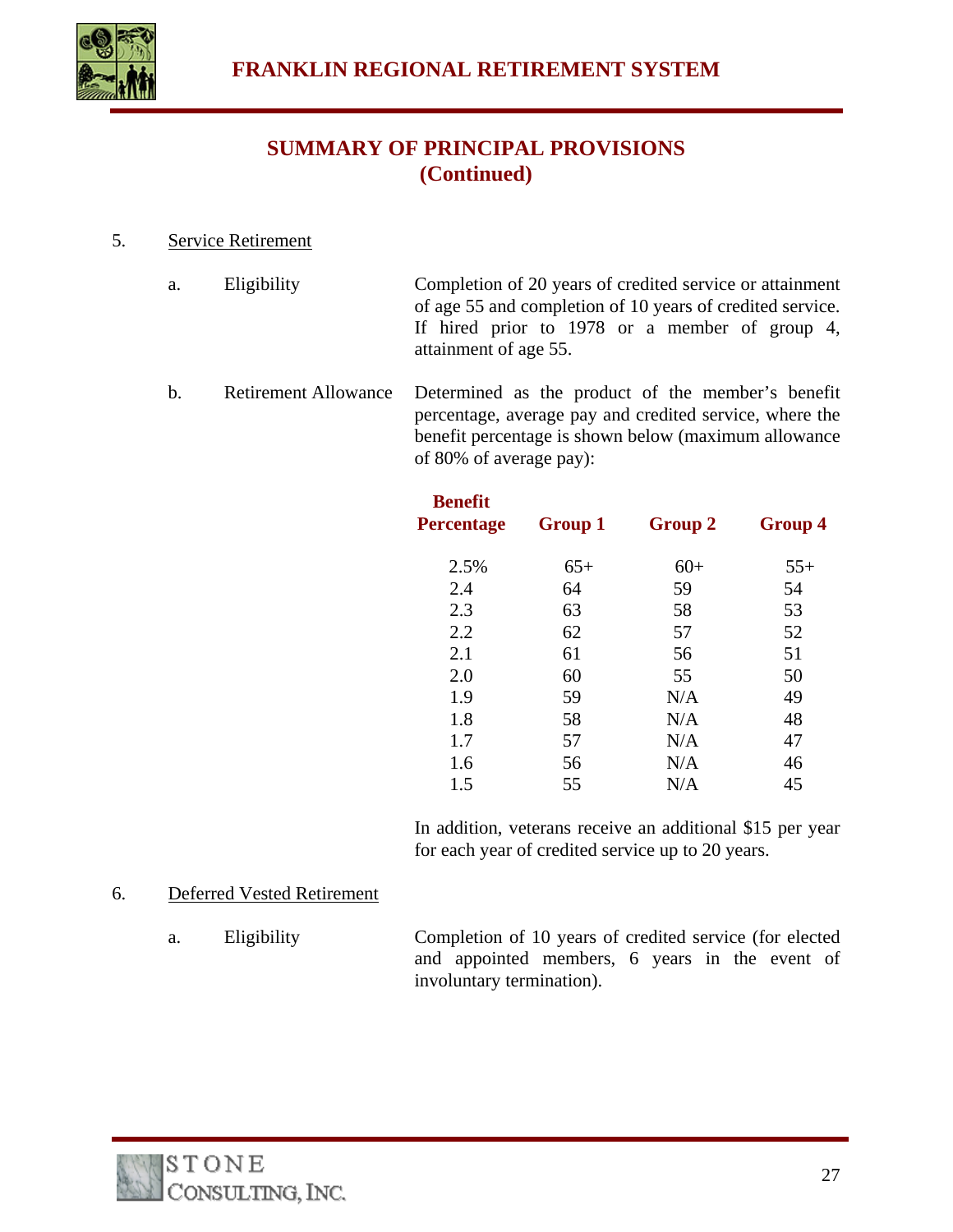

## **SUMMARY OF PRINCIPAL PROVISIONS (Continued)**

#### 6. Deferred Vested Retirement *(continued)*

 b. Retirement Allowance Determined in the same manner as 5b. with the benefit payable at age 55, unless deferred until later at the member's option.

> Member contributions with interest may be withdrawn after separation from service. If contributions are withdrawn, eligibility for retirement benefits is forfeited. Members hired before 1984 receive full interest on contributions that are withdrawn; otherwise, one half the credited interest is provided for members who withdraw after 5 but before 10 years of credited service and no interest is provided for withdrawals before 5 years of credited service.

#### 7. Ordinary Disability Retirement

a. Eligibility Non-job related disability after completion of 10 years of credited service.

 b. Retirement Allowance Determined in the same manner as 5b. with the benefit payable immediately. Veterans receive 50% of pay (during final year) plus an annuity based on accumulated member contributions with interest.

#### 8. Accidental Disability Retirement

#### a. Eligibility Disabled as a result of an accident in the performance of duties. No age or service requirement.

 b. Retirement Allowance 72% of pay plus an annuity based on accumulated member contributions with interest. Also, a dependent's allowance per year for each child. Total allowance not to exceed 100% of pay (75% for members hired after 1987).

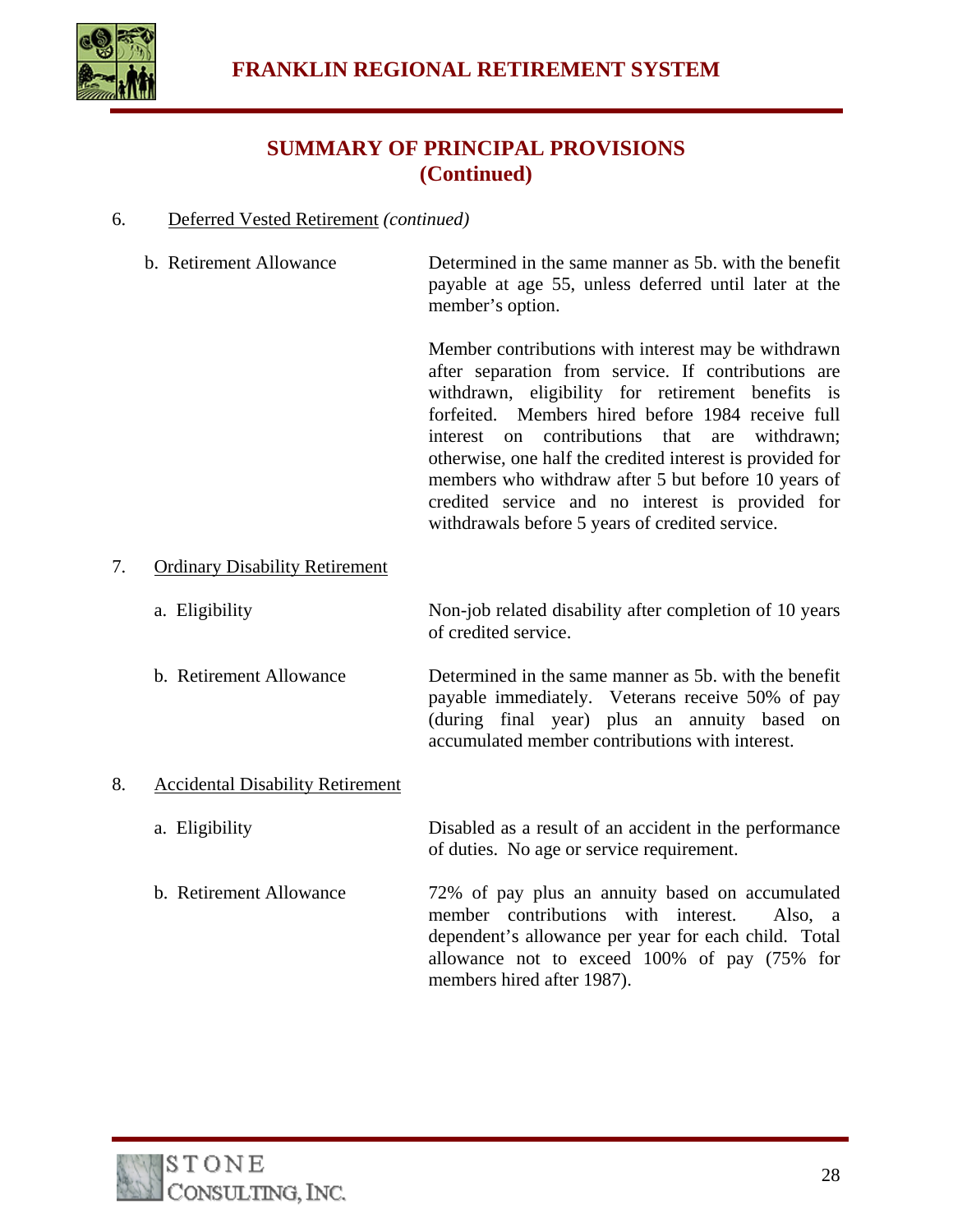

## **SUMMARY OF PRINCIPAL PROVISIONS (Continued)**

| 9.  | Non-Occupational Death           |                                                                                                                                                                                                                                                                                                                               |  |  |
|-----|----------------------------------|-------------------------------------------------------------------------------------------------------------------------------------------------------------------------------------------------------------------------------------------------------------------------------------------------------------------------------|--|--|
|     | a. Eligibility                   | Dies while in active service, but not due to<br>occupational injury. 2 years of service.                                                                                                                                                                                                                                      |  |  |
|     | b. Retirement Allowance          | Benefit as if Option C had been elected (see below).<br>Minimum monthly benefits provided as follows:<br>spouse - \$250, first child - \$120, each additional child<br>$-$ \$90.                                                                                                                                              |  |  |
| 10. | <b>Occupational Death</b>        |                                                                                                                                                                                                                                                                                                                               |  |  |
|     | a. Eligibility                   | Dies as a result of an occupational injury.                                                                                                                                                                                                                                                                                   |  |  |
|     | b. Benefit Amount                | Same as 8b.                                                                                                                                                                                                                                                                                                                   |  |  |
| 11. | <b>Cost-of-Living Increases</b>  | An increase of up to 3% applied to the first \$13,000 of<br>annual benefit. Funded by the Municipality from<br>Fiscal Year 1999. Percentage increase is voted on<br>each year by the Retirement Board. Cost-of-living<br>increases granted during Fiscal Year 1982 through<br>Fiscal 1998 are reimbursed by the Commonwealth. |  |  |
| 12. | <b>Optional Forms of Payment</b> |                                                                                                                                                                                                                                                                                                                               |  |  |
|     | a. Option A                      | Allowance payable monthly for the life of the<br>member.                                                                                                                                                                                                                                                                      |  |  |
|     | b. Option B                      | Allowance payable monthly for the life of the member<br>with a guarantee of remaining member contributions<br>with interest.                                                                                                                                                                                                  |  |  |
|     | c. Option C                      | Allowance payable monthly for the life of the member<br>with 66-2/3% continuing to the member's beneficiary<br>upon the member's death.<br>If the beneficiary<br>predeceases the member, the allowance amount "pops<br>up" to the non-reduced amount.                                                                         |  |  |

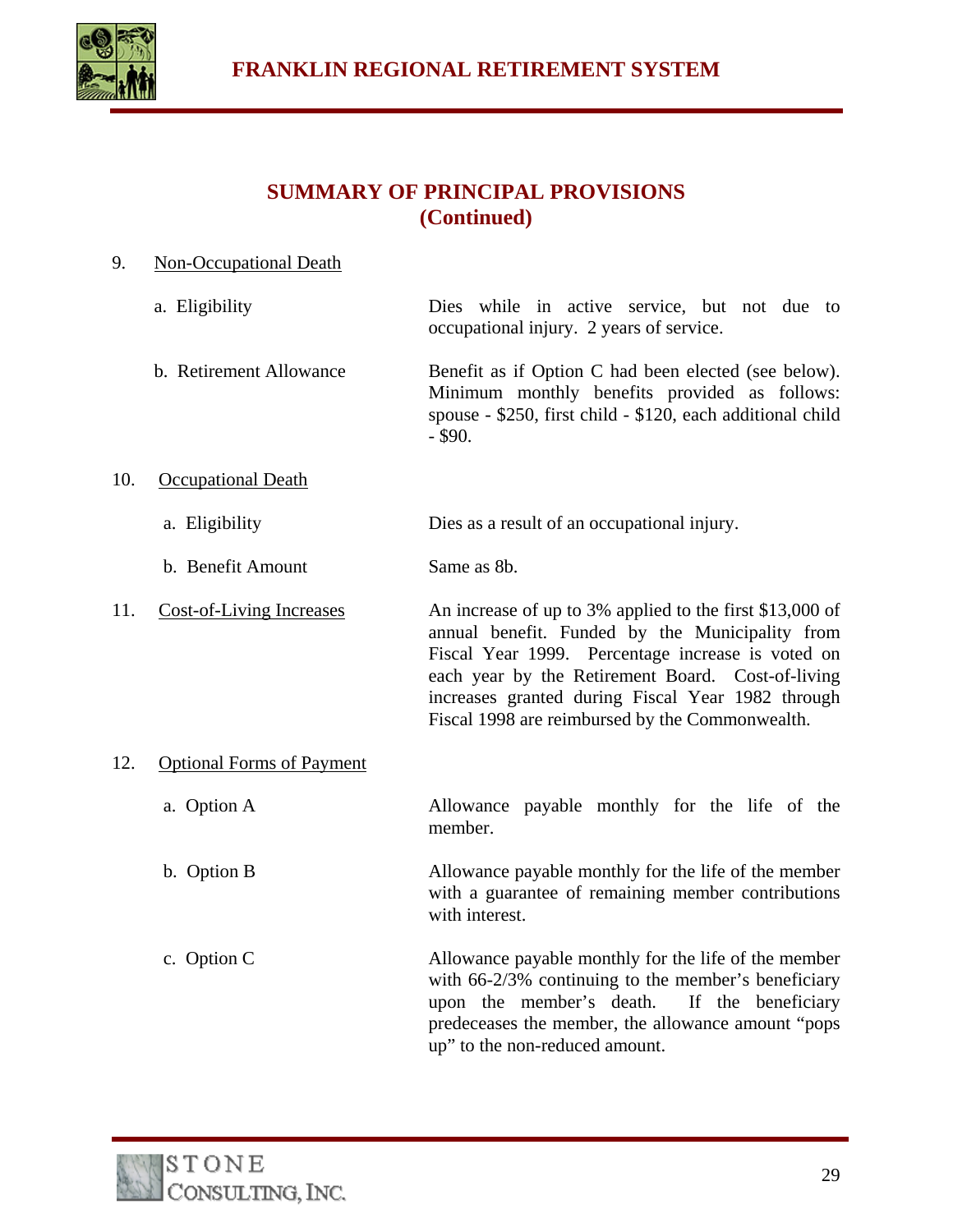

## **GLOSSARY OF TERMS**

- 1. Present Value of Benefits Represents the dollar value today of all benefits expected to be earned by current members if all actuarial assumptions are exactly realized.
- 2. Actuarial Cost Method The procedure that is used to allocate the present value of benefits between the liability that is attributable to past service (Actuarial Accrued Liability) and that attributable to future service.
- 3. Actuarial Assumptions Estimates are made as to the occurrence of certain events that determine the level of benefits to be paid and how long they will be provided. The more important actuarial assumptions include the investment return on assets, salary increases and the rates of turnover, disability, retirement and mortality.
- 4. Actuarial Accrued Liability The portion of the Present Value of Benefits that is attributable to past service.
- 5. Normal Cost The portion of the Present Value of Benefits that is attributable to benefits to be earned in the coming year.
- 6. Actuarial Assets Market value of assets (adjusted by payables and receivables) adjusted to phase in investment gains or losses above or below the expected rate of investment return over a four-year rolling period starting with the 2006 calendar year investment return. The phase-in is 25% for year one, 50% for year two, 75% for year three and 100% for year four. The actuarial value of assets may be no less than 90%, or more than 110% of the market value of assets plus payables and receivables.
- 7. Unfunded Actuarial Accrued Liability That portion of the Actuarial Accrued Liability not covered by System Assets.
- 8. PERAC Public Employee Retirement Administration Commission, a division of the State government which has regulatory authority over the administration of the retirement system.

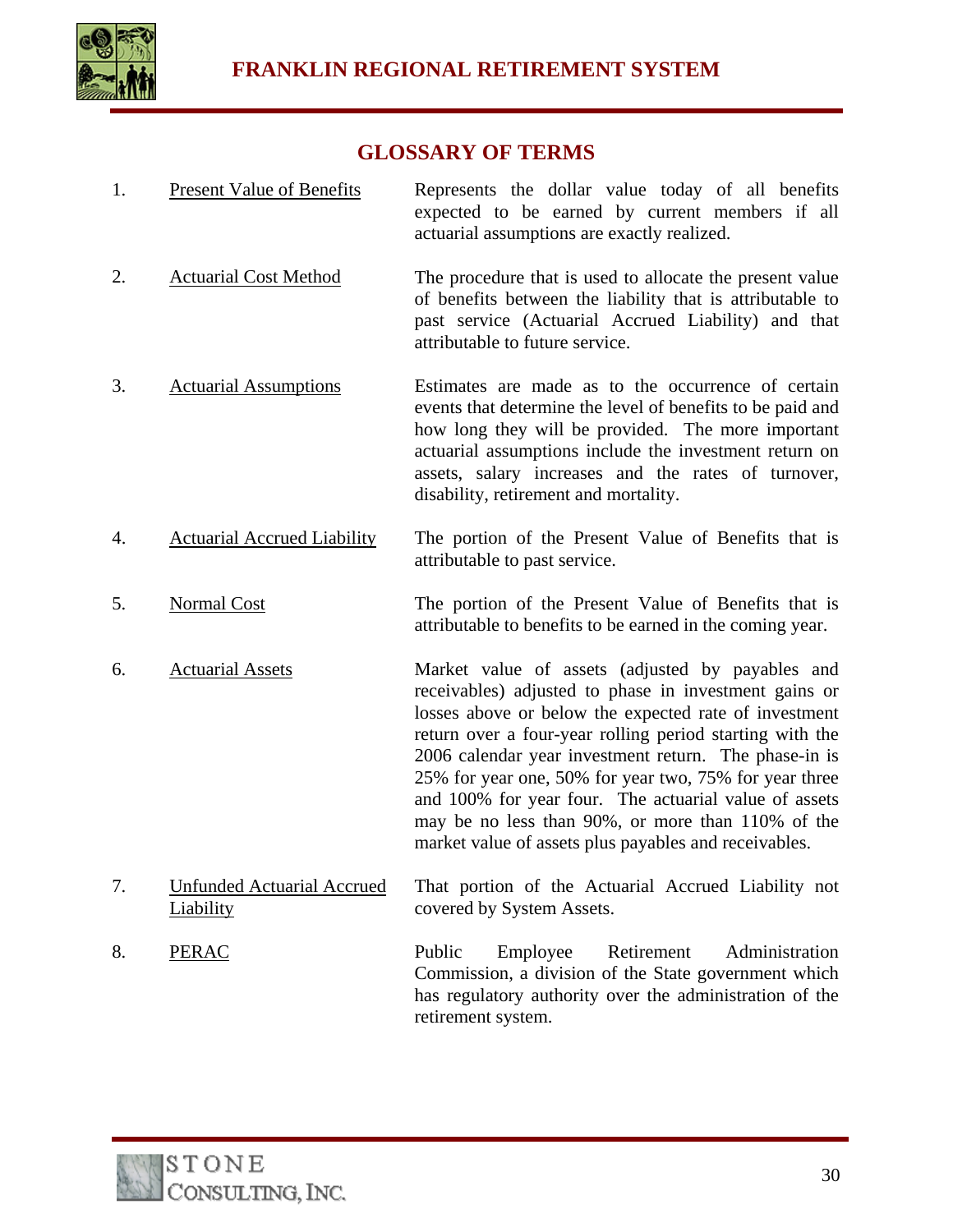

| 9.  | PRIT | Pension Reserves Investment Trust Fund is the state<br>controlled and administered fund for the investment of<br>assets for members of the retirement system. |
|-----|------|---------------------------------------------------------------------------------------------------------------------------------------------------------------|
| 10. | GASB | Government Accounting Standards Board (issues<br>guidance for disclosure of retirement system liabilities).                                                   |

## **Acknowledgement of Qualification**